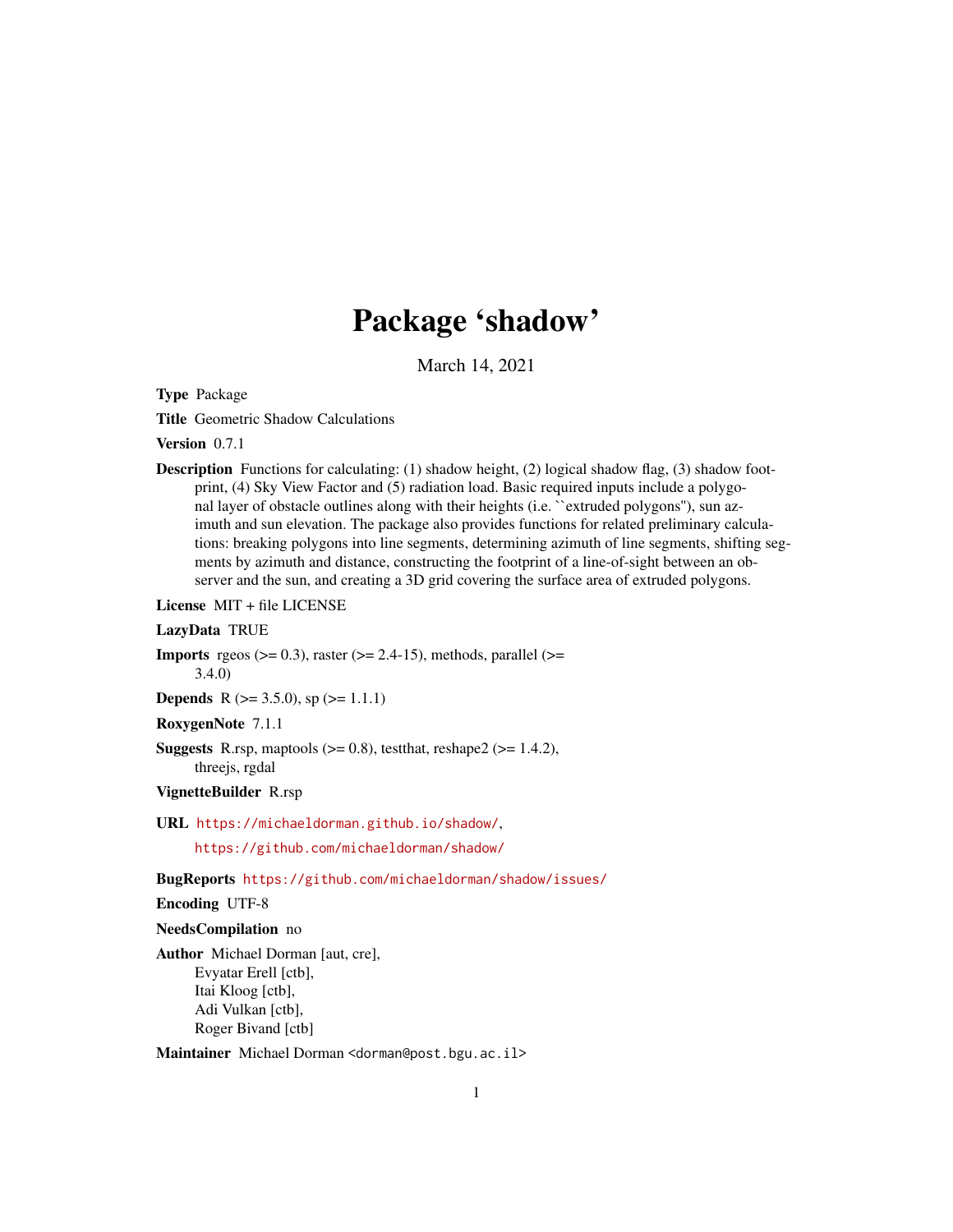<span id="page-1-0"></span>Repository CRAN

Date/Publication 2021-03-14 17:40:02 UTC

# R topics documented:

|  |  |  |  |  |  |  |  |  |  |  |  |  |  |  | 3                                                                                                            |
|--|--|--|--|--|--|--|--|--|--|--|--|--|--|--|--------------------------------------------------------------------------------------------------------------|
|  |  |  |  |  |  |  |  |  |  |  |  |  |  |  | $\overline{4}$                                                                                               |
|  |  |  |  |  |  |  |  |  |  |  |  |  |  |  | $\overline{4}$                                                                                               |
|  |  |  |  |  |  |  |  |  |  |  |  |  |  |  | 5                                                                                                            |
|  |  |  |  |  |  |  |  |  |  |  |  |  |  |  | 5                                                                                                            |
|  |  |  |  |  |  |  |  |  |  |  |  |  |  |  | 6                                                                                                            |
|  |  |  |  |  |  |  |  |  |  |  |  |  |  |  | 6                                                                                                            |
|  |  |  |  |  |  |  |  |  |  |  |  |  |  |  | $\overline{7}$                                                                                               |
|  |  |  |  |  |  |  |  |  |  |  |  |  |  |  | 8                                                                                                            |
|  |  |  |  |  |  |  |  |  |  |  |  |  |  |  | -9                                                                                                           |
|  |  |  |  |  |  |  |  |  |  |  |  |  |  |  | 14                                                                                                           |
|  |  |  |  |  |  |  |  |  |  |  |  |  |  |  | 15                                                                                                           |
|  |  |  |  |  |  |  |  |  |  |  |  |  |  |  | 15                                                                                                           |
|  |  |  |  |  |  |  |  |  |  |  |  |  |  |  | <b>19</b>                                                                                                    |
|  |  |  |  |  |  |  |  |  |  |  |  |  |  |  | 20                                                                                                           |
|  |  |  |  |  |  |  |  |  |  |  |  |  |  |  | 21                                                                                                           |
|  |  |  |  |  |  |  |  |  |  |  |  |  |  |  | 22                                                                                                           |
|  |  |  |  |  |  |  |  |  |  |  |  |  |  |  | <sup>26</sup>                                                                                                |
|  |  |  |  |  |  |  |  |  |  |  |  |  |  |  | 27                                                                                                           |
|  |  |  |  |  |  |  |  |  |  |  |  |  |  |  | 27                                                                                                           |
|  |  |  |  |  |  |  |  |  |  |  |  |  |  |  | 29                                                                                                           |
|  |  |  |  |  |  |  |  |  |  |  |  |  |  |  | 32                                                                                                           |
|  |  |  |  |  |  |  |  |  |  |  |  |  |  |  | 33                                                                                                           |
|  |  |  |  |  |  |  |  |  |  |  |  |  |  |  | -34                                                                                                          |
|  |  |  |  |  |  |  |  |  |  |  |  |  |  |  | -34                                                                                                          |
|  |  |  |  |  |  |  |  |  |  |  |  |  |  |  |                                                                                                              |
|  |  |  |  |  |  |  |  |  |  |  |  |  |  |  | 36                                                                                                           |
|  |  |  |  |  |  |  |  |  |  |  |  |  |  |  | shadowFootprint $\ldots \ldots \ldots \ldots \ldots \ldots \ldots \ldots \ldots \ldots \ldots \ldots \ldots$ |

beersheva\_build *Polygonal layer of 376 buildings in Beer-Sheva*

# Description

A SpatialPolygonsDataFrame object representing the outlines of 367 buildings in the Ramot neighborhood, Beer-Sheva. The attribute height\_m contains building height, in meters.

# Usage

beersheva\_build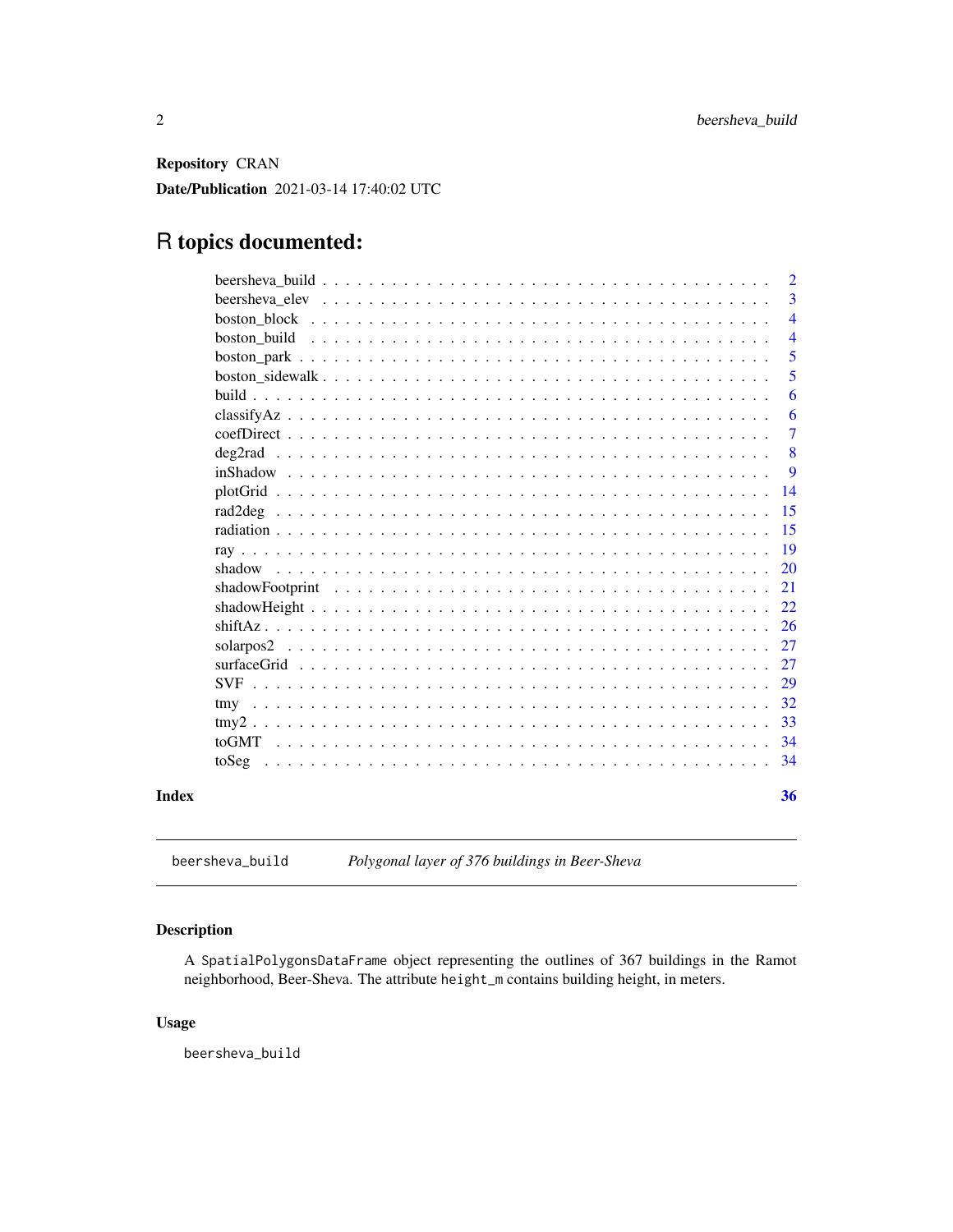<span id="page-2-0"></span>beersheva\_elev 3

# Format

A SpatialPolygonsDataFrame with 10 features and 4 attributes:

build\_id Building ID

floors Number of floors for building

apartments Number of apartments

height\_m Building height, in meters

elev Elevation above sea level of building base, in meters

#### Examples

beersheva\_build plot(beersheva\_build, axes = TRUE)

beersheva\_elev *DEM of Ramot neighborhood, Beer-Sheva*

# Description

Digital Elevation Model (DEM) of Ramot neighborhood, Beer-Sheva. Raster values represent elevation above sea level, in meters.

#### Usage

beersheva\_elev

# Format

A RasterLayer representing a grid of 1974 raster cells, each cell is a 30\*30 meters rectangle. Data source is the Shuttle Radar Topography Mission (SRTM) 1 Arc-Second Global dataset.

# References

https://www.usgs.gov/centers/eros/science/usgs-eros-archive-digital-elevation-shuttle-radar-topogra

#### Examples

beersheva\_elev plot(beersheva\_elev)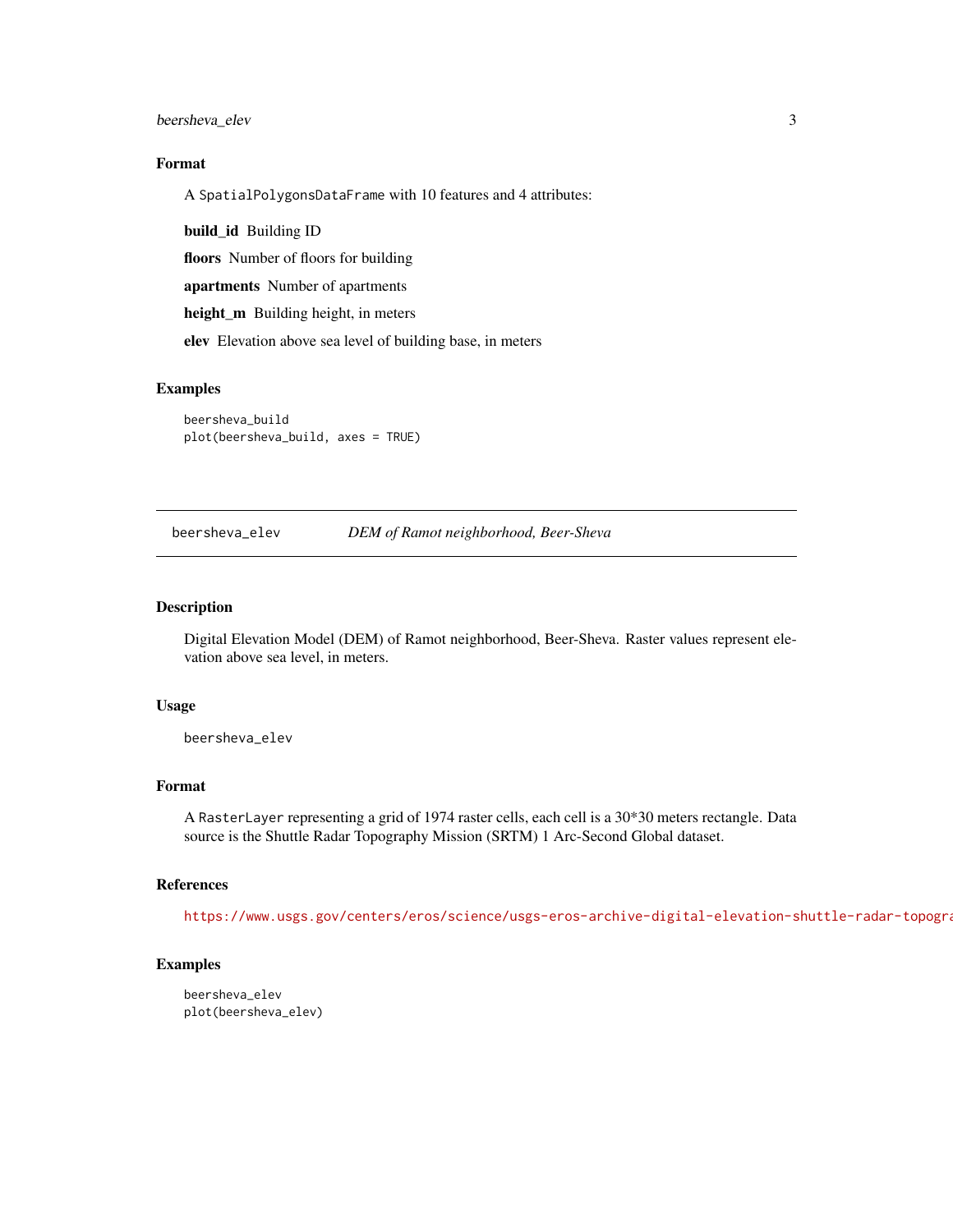<span id="page-3-0"></span>

A SpatialPolygons object representing the boundaries of a building block in Central Boston.

# Usage

boston\_block

# Format

A SpatialPolygons with a single feature.

#### Examples

boston\_block plot(boston\_block, axes = TRUE)

boston\_build *Polygonal layer of three buildings in Boston*

# Description

A SpatialPolygonsDataFrame object representing the outlines of three buildings located in Central Boston. The attribute height\_m contains building height, in meters.

#### Usage

boston\_build

# Format

A SpatialPolygonsDataFrame with 10 features and 4 attributes:

objectid Building part ID

build\_id Building ID

part\_floor Number of floors for part

height\_m Building height, in meters

# Examples

boston\_build plot(boston\_build, axes = TRUE)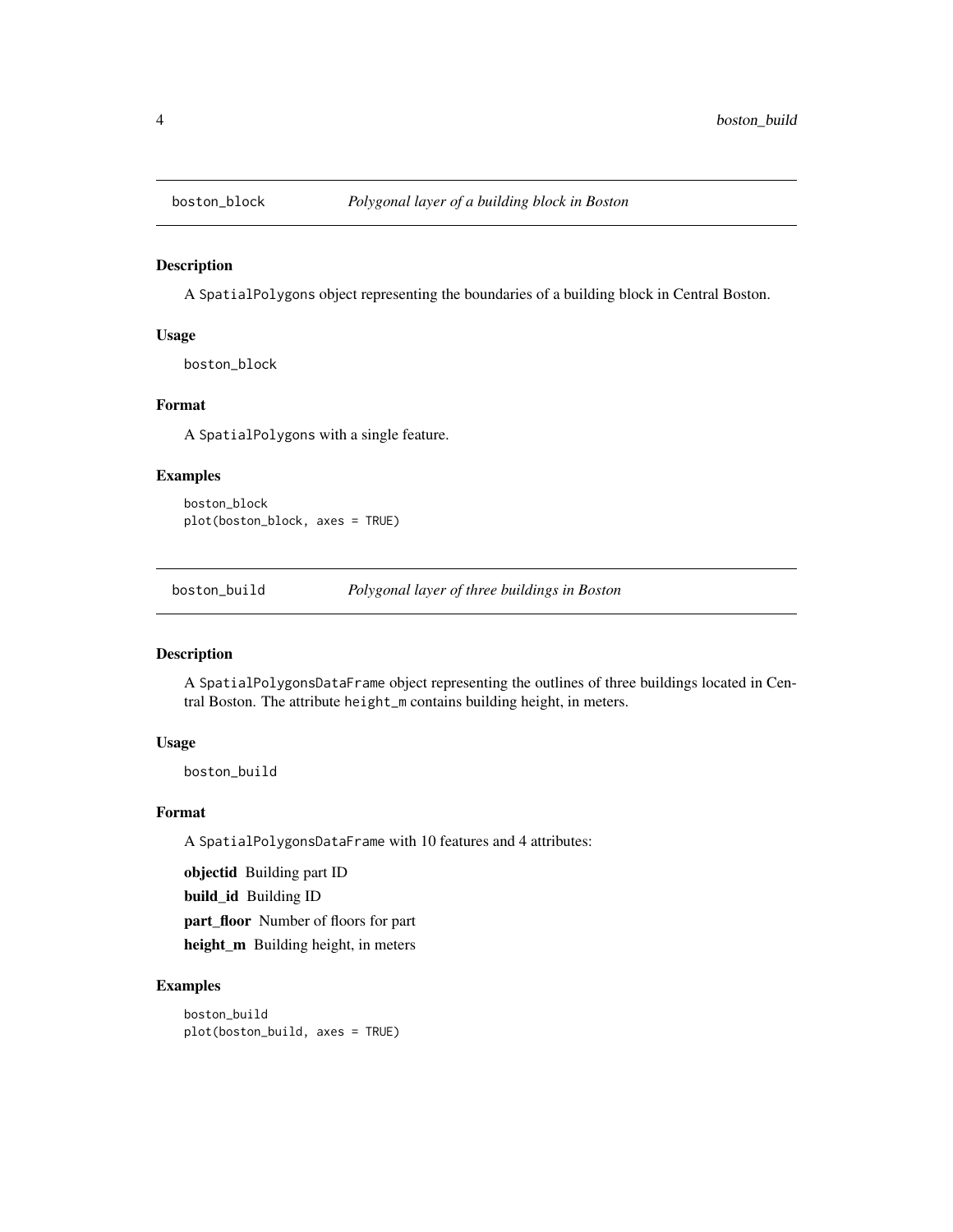<span id="page-4-0"></span>

A SpatialPolygons object representing the boundaries of a park in Central Boston.

# Usage

boston\_park

# Format

A SpatialPolygons with a single feature.

# Examples

boston\_park plot(boston\_park, axes = TRUE)

boston\_sidewalk *Polygonal layer of sidewalks in Boston*

# Description

A SpatialLinesDataFrame object representing sidewalks in Central Boston.

#### Usage

boston\_sidewalk

# Format

A SpatialLinesDataFrame with 78 features.

```
boston_sidewalk
plot(boston_sidewalk, axes = TRUE)
```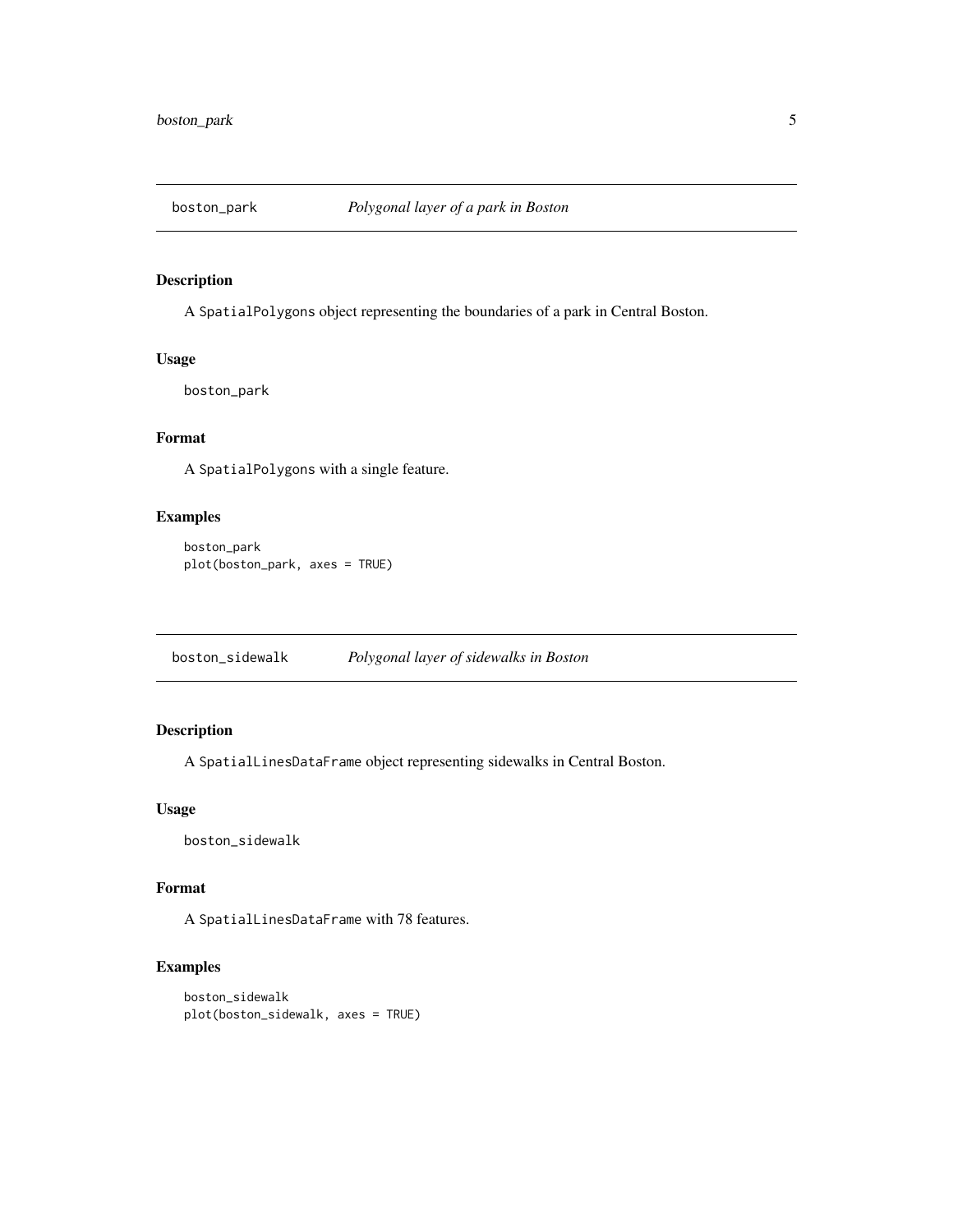<span id="page-5-0"></span>

A SpatialPolygonsDataFrame object representing the outlines of four buildings located in Rishon-Le-Zion. The attribute BLDG\_HT contains building height, in meters.

#### Usage

build

# Format

A SpatialPolygonsDataFrame with 4 features and 2 attributes:

build\_id Building ID

BLDG\_HT Building height, in meters

# Examples

build plot(build, axes = TRUE)

classifyAz *Classify azimuth of line segments*

# Description

Classify azimuth of line segments

# Usage

```
classifyAz(sl)
```
# Arguments

sl A SpatialLines\* object

#### Value

A numeric vector with the segment azimuth values (in decimal degrees)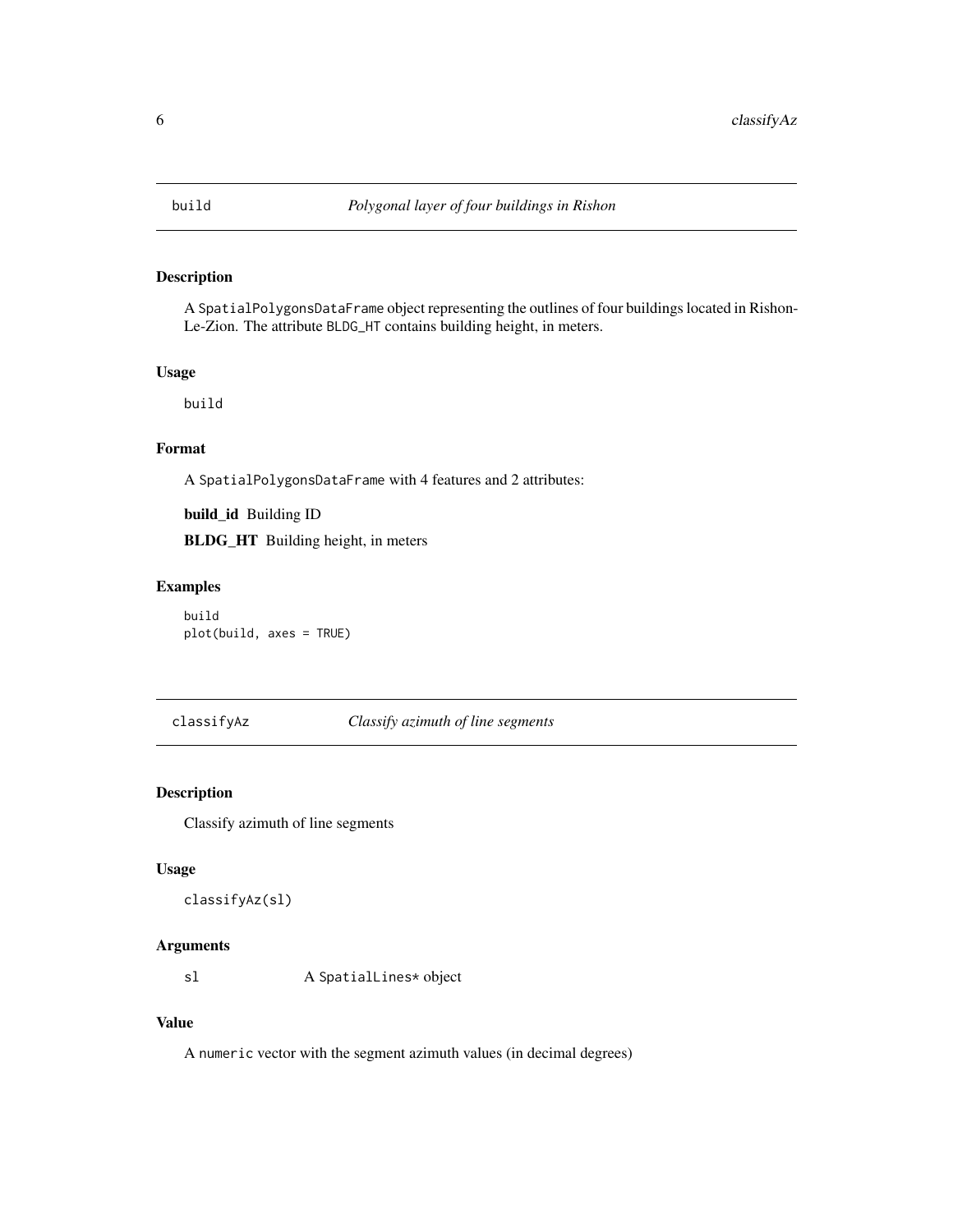#### <span id="page-6-0"></span>coefDirect 7

# Examples

```
build\_seg = toSeg(build[1, ])az = classifyAz(build_seg)
plot(build_seg, col = rainbow(4)[cut(az, c(0, 90, 180, 270, 360))])
raster::text(
  rgeos::gCentroid(build_seg, byid = TRUE),
  round(az)
)
```
<span id="page-6-1"></span>coefDirect *Coefficient of Direct Normal Irradiance reduction*

# Description

This function calculates the coefficient of reduction in Direct Normal Irradiance load due to angle of incidence. For example, a coefficient of 1 is obtained when the sun is perpendicular to the surface.

#### Usage

coefDirect(type, facade\_az, solar\_pos)

#### Arguments

| type      | character, specifying surface type. All values must be either "roof" or "facade"                                                                                                                                                                              |
|-----------|---------------------------------------------------------------------------------------------------------------------------------------------------------------------------------------------------------------------------------------------------------------|
| facade_az | Facade azimuth, in decimal degrees from North. Only relevant for type="facade"                                                                                                                                                                                |
| solar_pos | A matrix with two columns representing sun position(s); first column is the<br>solar azimuth (in decimal degrees from North), second column is sun elevation<br>(in decimal degrees); rows represent different positions (e.g. at different times)<br>of day) |

# Value

Numeric vector of coefficients, to be multiplied by the direct beam radiation values. The vector length is the same as the length of the longest input (see Note below)

# Note

All four arguments are recycled to match each other's length. For example, you may specify a single type value of "roof" or "facade" and a single facade\_az value, but multiple sun\_az and sun\_elev values, for calculating the coefficients for a single location given different positions of the sun, etc.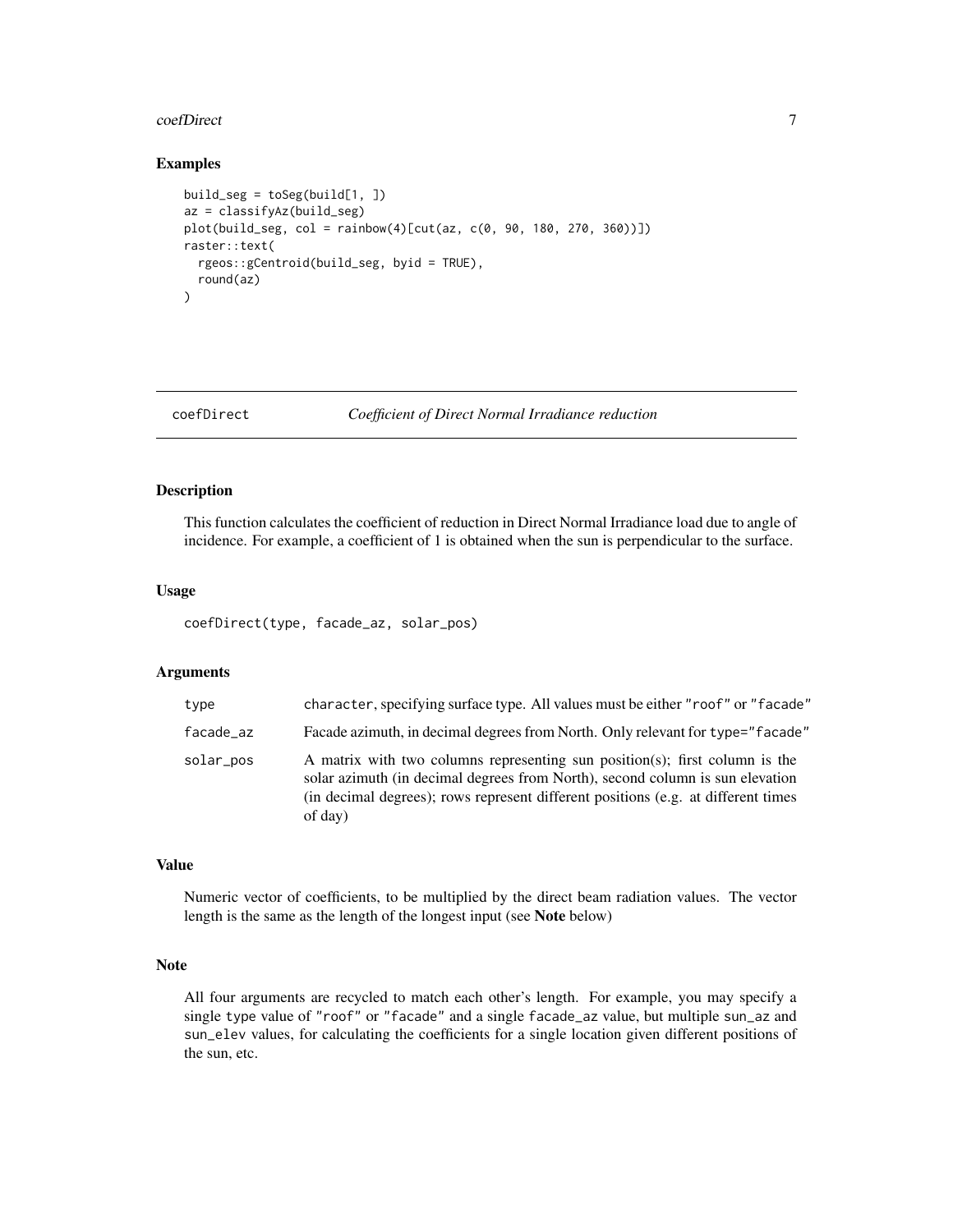#### Examples

```
# Basic usage
coeffDirect(type = "facade", facede_az = 180, solar_pos = matrix(c(210, 30), ncol = 2))# Demonstration - Direct beam radiation coefficient on 'facades'
sun_az = seq(270, 90, by = -5)sun\_elev = seq(0, 90, by = 5)solar_pos = expand.grid(sun_az = sun_az, sun_elev = sun_elev)
solar_pos$coef = coefDirect(type = "facade", facade_az = 180, solar_pos = as.matrix(solar_pos))[1, ]
coef = reshape2::acast(solar_pos, sun_az ~ sun_elev, value.var = "coef")
image(
  180 - sun_az, sun_elev, coef,
  col = rev(head.colors(10)),breaks = seq(0, 1, 0.1),
  asp = 1,
  xlab = "Facade azimuth - Sun azimuth (deg)",
  ylab = "Sun elevation (deg)",
 main = "Facade - Coefficient of Direct Normal Irradiance"
\lambdacontour(180 - sun_az, sun_elev, coef, add = TRUE)
# Demonstration - Direct beam radiation coefficient on 'roofs'
solar_pos$coef = coefDirect(type = "roof", facade_az = 180, solar_pos = as.matrix(solar_pos))[1, ]
coef = reshape2::acast(solar_pos, sun_az ~ sun_elev, value.var = "coef")
image(
  180 - sun_az, sun_elev, coef,
 col = rev(heat.colors(10)),
 breaks = seq(0, 1, 0.1),
  asp = 1,
  xlab = "Facade azimuth - Sun azimuth (deg)",
  ylab = "Sun elevation (deg)",
  main = "Roof - Coefficient of Direct Normal Irradiance"
\lambdacontour(180 - sun_az, sun_elev, coef, add = TRUE)
```
deg2rad *Degrees to radians*

# Description

Degrees to radians

# Usage

deg2rad(deg)

#### Arguments

deg Angle in degrees

<span id="page-7-0"></span>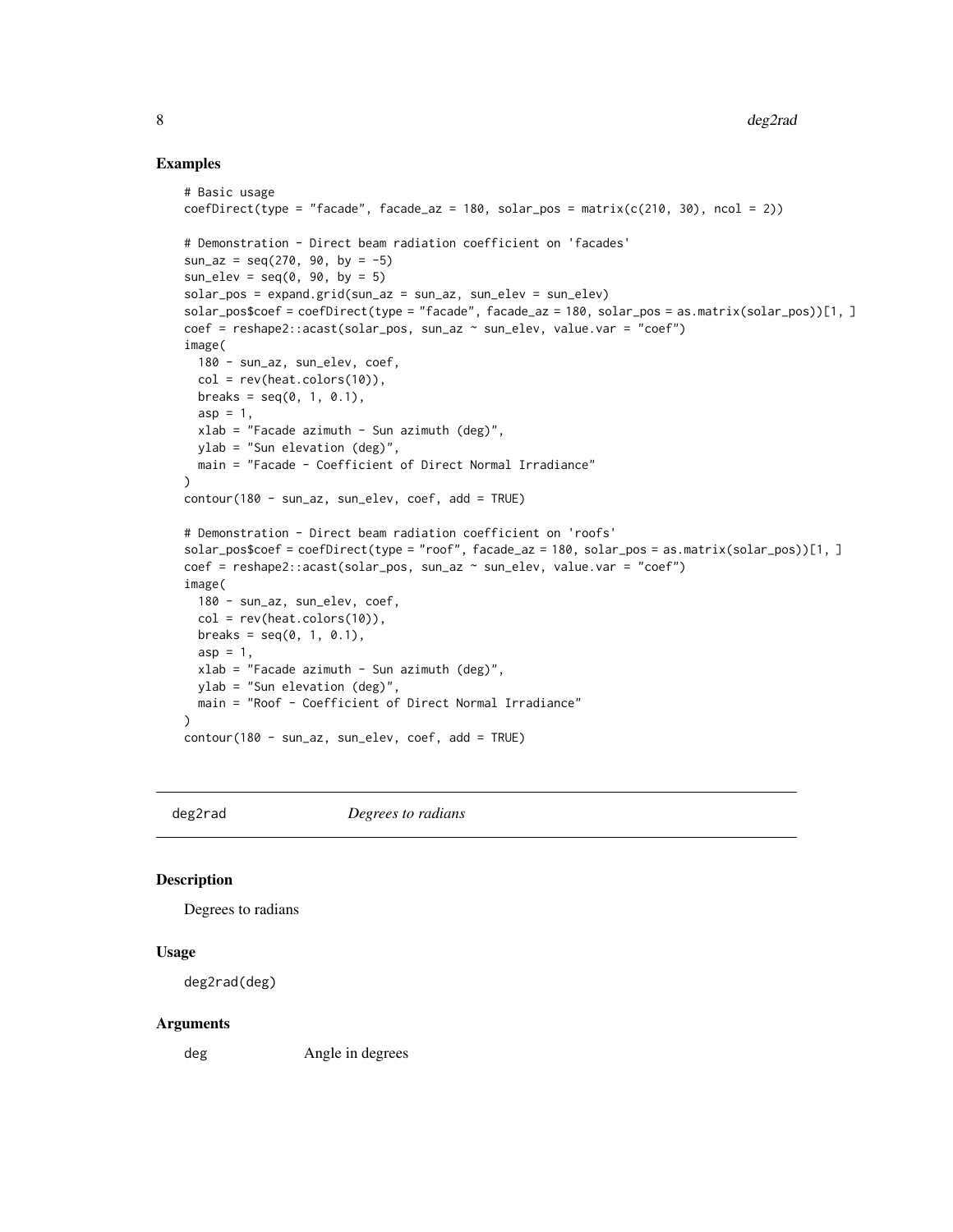#### <span id="page-8-0"></span>inShadow 9

# Value

numeric Angle in radians

#### Examples

deg2rad(360) ==  $2*pi$ 

<span id="page-8-1"></span>

| inShadow | Logical shadow calculation (is given point shaded?) for 3D points |
|----------|-------------------------------------------------------------------|
|          | considering sun position and obstacles                            |

# Description

This function determines whether each given point in a set of 3D points (location), is shaded or not, taking into account:

- Obstacles outline (obstacles), given by a polygonal layer with a height attribute (obstacles\_height\_field), or alternatively a Raster\* which is considered as a grid of ground locations
- Sun position (solar\_pos), given by azimuth and elevation angles

Alternatively, the function determines whether each point is in shadow based on a raster representing shadow height shadowHeightRaster, in which case obstacles, obstacles\_height\_field and solar\_pos are left unspecified.

# Usage

```
## S4 method for signature 'SpatialPoints, Raster, missing, missing'
inShadow(
  location,
  shadowHeightRaster,
  obstacles,
  obstacles_height_field,
  solar_pos
)
## S4 method for signature 'SpatialPoints,missing,ANY,ANY'
inShadow(
  location,
  shadowHeightRaster,
  obstacles,
  obstacles_height_field,
  solar_pos = solarpos2(location, time),
  time = NULL,
  ...
)
## S4 method for signature 'Raster,missing,ANY,ANY'
```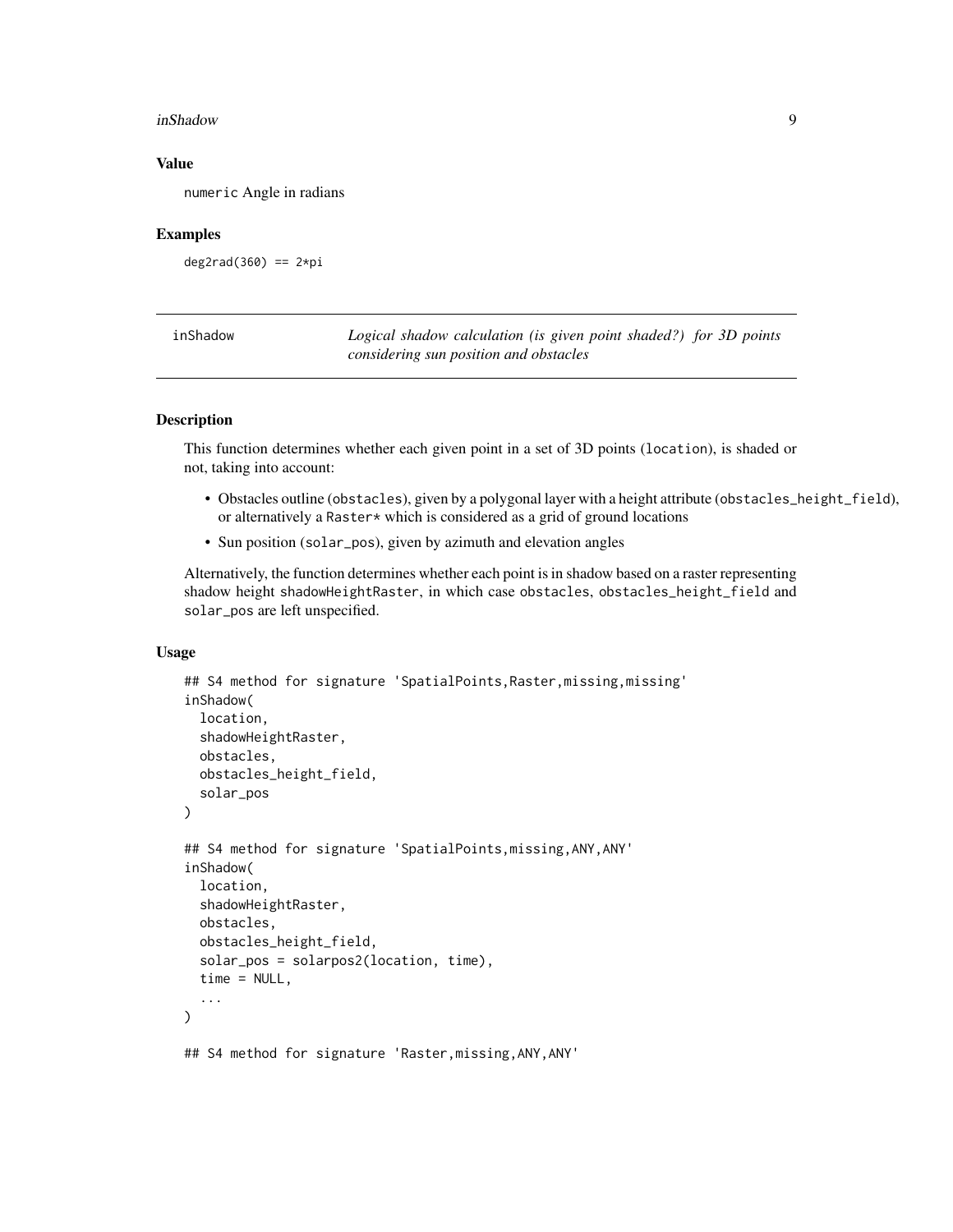```
inShadow(
  location,
  shadowHeightRaster,
 obstacles,
  obstacles_height_field,
  solar_pos = solarpos2(pnt, time),
  time = NULL,
  ...
)
```
# Arguments

| location               | A SpatialPoints* or Raster* object, specifying the location(s) for which to<br>calculate logical shadow values. If location is SpatialPoints*, then it can                                                                                                                                                                     |
|------------------------|--------------------------------------------------------------------------------------------------------------------------------------------------------------------------------------------------------------------------------------------------------------------------------------------------------------------------------|
|                        | have 2 or 3 dimensions. A 2D SpatialPoints* is considered as a point(s) on                                                                                                                                                                                                                                                     |
|                        | the ground, i.e. 3D point(s) where $z = 0$ . In a 3D SpatialPoints* the 3rd                                                                                                                                                                                                                                                    |
|                        | dimension is assumed to be elevation above ground $z$ (in CRS units). Raster*                                                                                                                                                                                                                                                  |
|                        | cells are considered as ground locations                                                                                                                                                                                                                                                                                       |
| shadowHeightRaster     |                                                                                                                                                                                                                                                                                                                                |
|                        | Raster representing shadow height                                                                                                                                                                                                                                                                                              |
| obstacles              | A SpatialPolygonsDataFrame object specifying the obstacles outline                                                                                                                                                                                                                                                             |
| obstacles_height_field |                                                                                                                                                                                                                                                                                                                                |
|                        | Name of attribute in obstacles with extrusion height for each feature                                                                                                                                                                                                                                                          |
| solar_pos              | A matrix with two columns representing sun position(s); first column is the<br>solar azimuth (in degrees from North), second column is sun elevation (in de-<br>grees); rows represent different positions (e.g. at different times of day)                                                                                    |
| time                   | When both shadowHeightRaster and solar_pos are unspecified, time can be<br>passed to automatically calculate solar pos based on the time and the centroid of<br>location, using function maptools::solarpos. In such case location must<br>have a defined CRS (not NA). The time value must be a POSIXct or POSIX1t<br>object. |
|                        | Other parameters passed to shadowHeight, such as parallel                                                                                                                                                                                                                                                                      |
|                        |                                                                                                                                                                                                                                                                                                                                |

# Value

Returned object is either a logical matrix or a Raster\* with logical values -

- If input location is a SpatialPoints\*, then returned object is a matrix where rows represent spatial locations (location features), columns represent solar positions (solar\_pos rows) and values represent shadow state
- If input location is a Raster\*, then returned object is a RasterLayer or RasterStack, where raster layers represent solar positions (solar\_pos rows) and pixel values represent shadow state

In both cases the logical values express shadow state:

- TRUE means the location is in shadow
- FALSE means the location is not in shadow
- NA means the location 3D-intersects an obstacle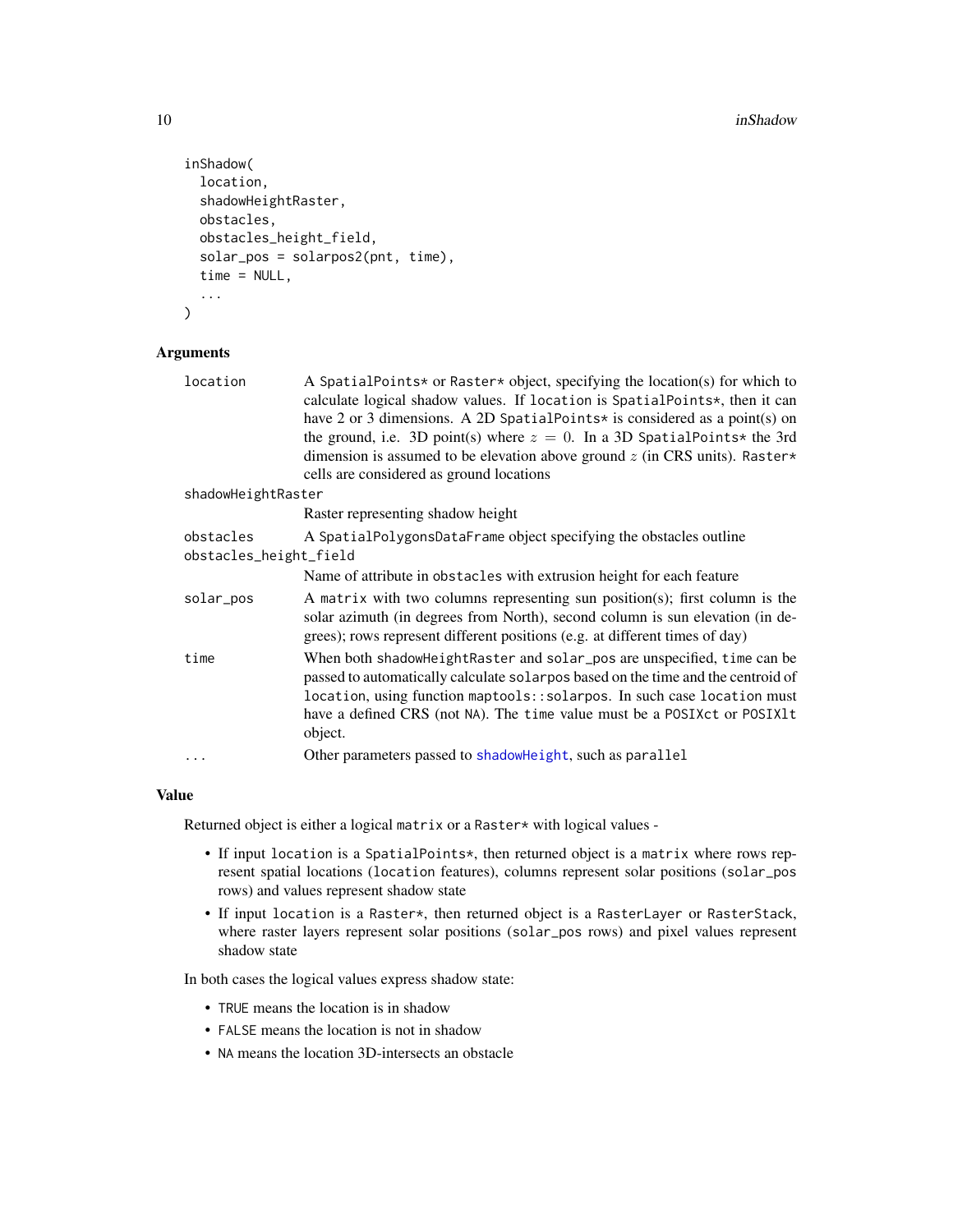#### inShadow 11

# Note

For a correct geometric calculation, make sure that:

- The layers location and obstacles are projected and in same CRS
- The values in obstacles\_height\_field of obstacles are given in the same distance units as the CRS (e.g. meters when using UTM)

# Examples

# Method for 3D points - Manually defined

```
opar = par(mfrow = c(1, 3))# Ground level
location = sp::spsample(
  rgeos::gBuffer(rgeos::gEnvelope(build), width = 20),
  n = 80,type = "regular"
)
solar_pos = as.matrix(tmy[9, c("sun_az", "sun_elev")])
s = inShadow(location = location,
  obstacles = build,
  obstacles_height_field = "BLDG_HT",
  solar_pos = solar_pos
\lambdaplot(location, col = ifelse(s[, 1], "grey", "yellow"), main = "h=0")
plot(build, add = TRUE)
# 15 meters above ground level
coords = coordinates(location)
coords = cbind(coords, z = 15)location1 = SpatialPoints(coords, proj4string = CRS(proj4string(location)))
solar_pos = as.matrix(tmy[9, c("sun_az", "sun_elev")])
s = inShadow(location = location1,
  obstacles = build,
 obstacles_height_field = "BLDG_HT",
  solar_pos = solar_pos
)
plot(location, col = ifelse(s[, 1], "grey", "yellow"), main = "h=15")
plot(build, add = TRUE)
# 30 meters above ground level
coords = coordinates(location)
coordinates = child(coords, z = 30)location2 = SpatialPoints(coords, proj4string = CRS(proj4string(location)))
solar_pos = as.matrix(tmy[9, c("sun_az", "sun_elev")])
s = inShadow(location = location2,
  obstacles = build,
  obstacles_height_field = "BLDG_HT",
```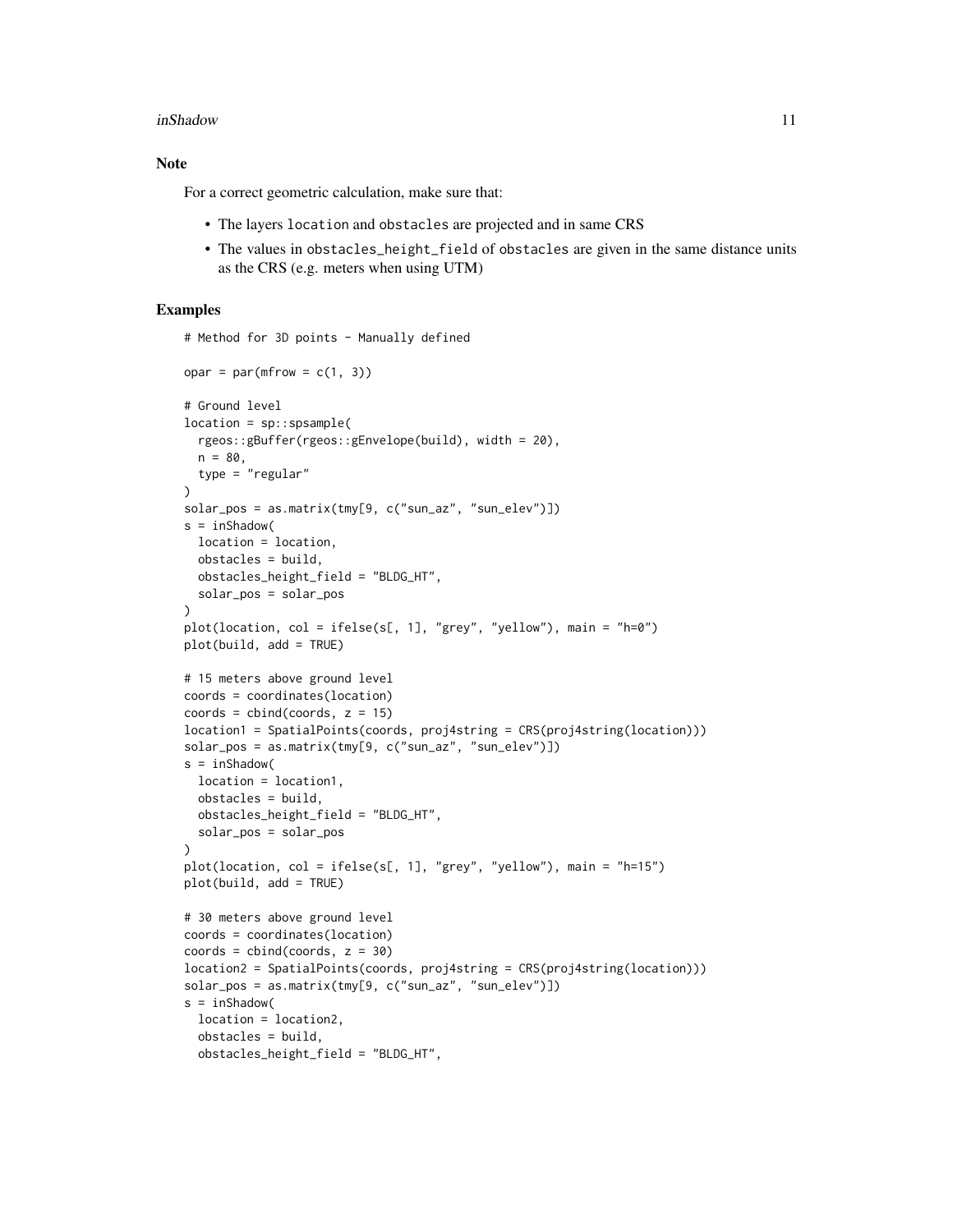```
solar_pos = solar_pos
\lambdaplot(location, col = ifelse(s[, 1], "grey", "yellow"), main = "h=30")
plot(build, add = TRUE)
par(opar)
# Shadow on a grid covering obstacles surface
## Not run:
# Method for 3D points - Covering building surface
obstack = build[c(2, 4), ]location = surfaceGrid(
 obstacles = obstacles,
 obstacles_height_field = "BLDG_HT",
 res = 2,
 offset = 0.01)
solar_pos = tmp[c(9, 16), c("sun_az", "sun_elev")]solar_pos = as.matrix(solar_pos)
s = inShadow(location = location,
 obstacles = obstacles,
 obstacles_height_field = "BLDG_HT",
 solar_pos = solar_pos
)
location$shadow = s[, 1]plotGrid(location, color = c("yellow", "grey")[as.factor(location$shadow)], size = 0.5)
location$shadow = s[, 2]
plotGrid(location, color = c("yellow", "grey")[as.factor(location$shadow)], size = 0.5)
# Method for ground locations raster
ext = as(raster::extent(build) + 20, "SpatialPolygons")
location = raster::raster(ext, res = 2)proj4string(location) = proj4string(build)
obstack = build[c(2, 4), ]solar_pos = tmp[c(9, 16), c("sun_az", "sun_elev")]solar_pos = as.matrix(solar_pos)
s = inShadow( ## Using 'solar_pos'
 location = location,
 obstacles = obstacles,
 obstacles_height_field = "BLDG_HT",
 solar_pos = solar_pos,
 parallel = 3
)
time = as.POSIXct(tmy$time[c(9, 16)], tz = "Asia/Jerusalem")
s = inShadow( ## Using 'time'
 location = location,
 obstacles = obstacles,
 obstacles_height_field = "BLDG_HT",
 time = time,
```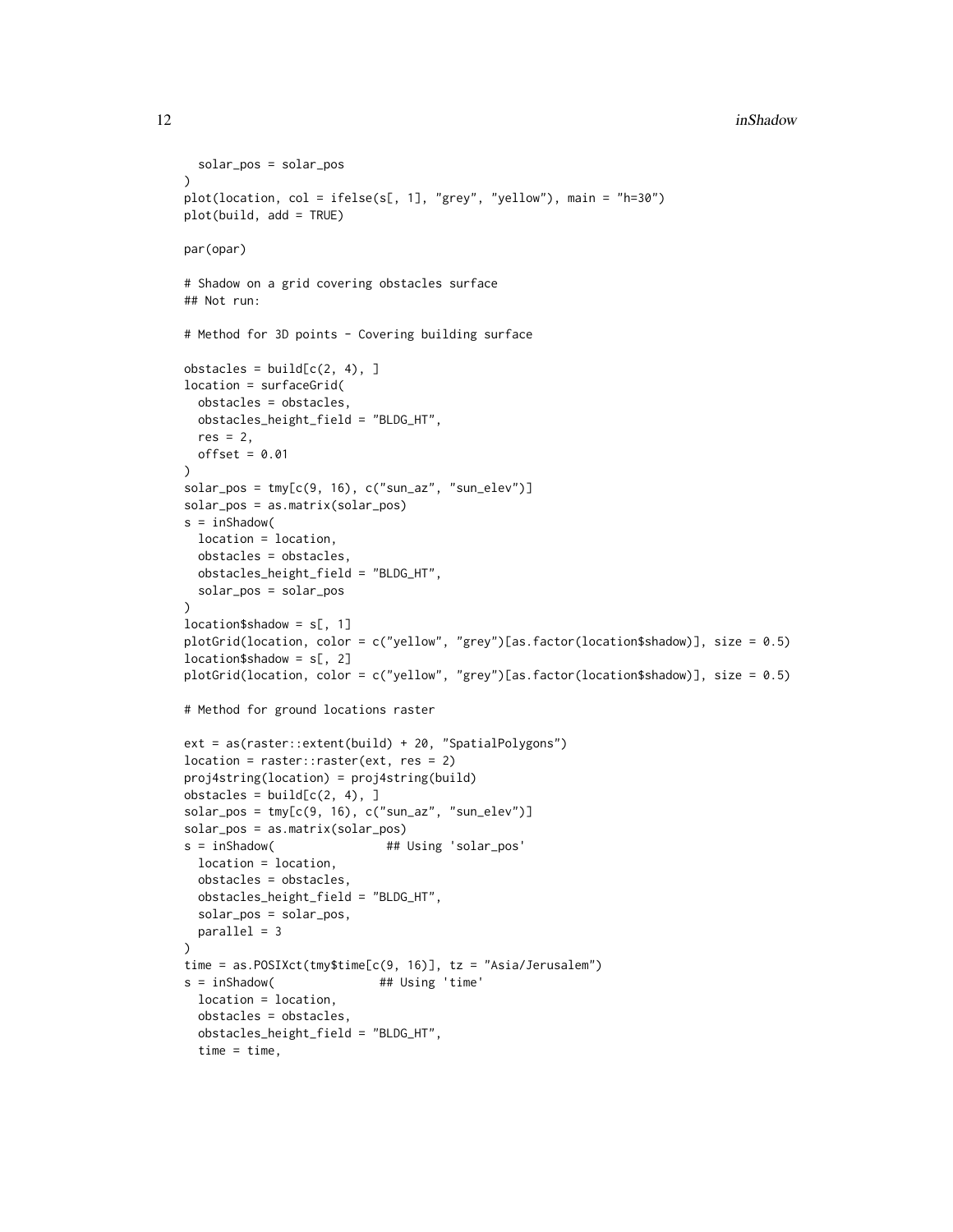#### inShadow 13

```
parallel = 3
\lambdaplot(s)
# Method for pre-calculated shadow height raster
ext = as(raster::extent(build), "SpatialPolygons")
r = raster:: raster(ext, res = 1)
proj4string(r) = proj4string(build)
r[] = rep(seq(30, 0, length.out = ncol(r)), times = nrow(r))location = surfaceGrid(
  obstackes = build[c(2, 4), ]obstacles_height_field = "BLDG_HT",
  res = 2,
 offset = 0.01)
s = inShadow(
  location = location,
  shadowHeightRaster = r
)
location$shadow = s[, 1]r\_pnt = raster::as.data.frame(r, xy = TRUE)coordinates(r_pnt) = names(r_pnt)
proj4string(r_pnt) = proj4string(r)
r_pnt = SpatialPointsDataFrame(
  r_pnt,
 data.frame(
   shadow = rep(TRUE, length(r_pnt)),
    stringsAsFactors = FALSE
    )
\lambdapnt = rbind(location[, "shadow"], r_pnt)
plotGrid(pnt, color = c("yellow", "grey")[as.factor(pnt$shadow)], size = 0.5)
# Automatically calculating 'solar_pos' using 'time' - Points
location = sp::spsample(
  rgeos::gBuffer(rgeos::gEnvelope(build), width = 20),
  n = 500,type = "regular"
)
time = as.POSIXct("2004-12-24 13:30:00", tz = "Asia/Jerusalem")
s = inShadow(
  location = location,
  obstacles = build,
  obstacles_height_field = "BLDG_HT",
 time = time
)
plot(location, col = ifelse(s[, 1], "grey", "yellow"), main = time)
plot(build, add = TRUE)
```
## End(Not run)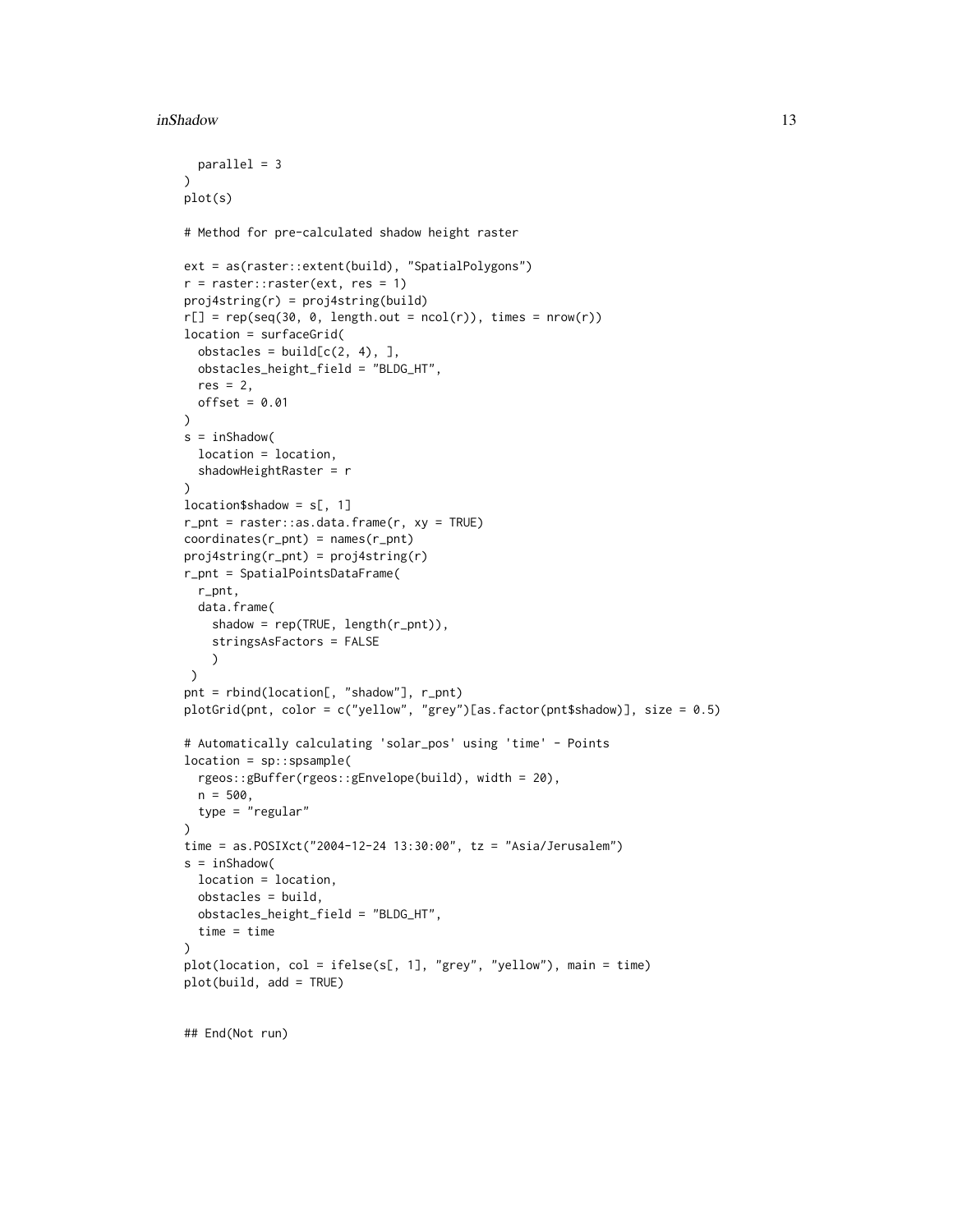<span id="page-13-1"></span><span id="page-13-0"></span>

This is a wrapper around scatterplot3js from package threejs. The function adjusts the x, y and z axes so that 1:1:1 proportion are kept and z=0 corresponds to ground level.

#### Usage

```
plotGrid(grid, color = c("grey", "red")[as.factor(grid$type)], size = 0.2, ...)
```
#### Arguments

| grid    | A three-dimensional SpatialPoints* object                                                                                                                                                                                                                       |
|---------|-----------------------------------------------------------------------------------------------------------------------------------------------------------------------------------------------------------------------------------------------------------------|
| color   | Point color, either a single value or vector corresponding to the number of<br>points. The default values draws "facade" and "roof" points in different colors,<br>assuming these classes appear in a column named type, as returned by function<br>surfaceGrid |
| size    | Point radius, default is 0.1                                                                                                                                                                                                                                    |
| $\cdot$ | Additional parameters passed to scatterplot3js                                                                                                                                                                                                                  |

# Value

An htmlwidget object that is displayed using the object's show or print method. If you don't see your widget plot, try printing it with the print function. (Same as for three js: : scatterplot3js)

```
## Not run:
grid = surfaceGrid(
  obstacles = build,
  obstacles_height_field = "BLDG_HT",
  res = 1,
  offset = 0.01\mathcal{L}plotGrid(grid)
## End(Not run)
```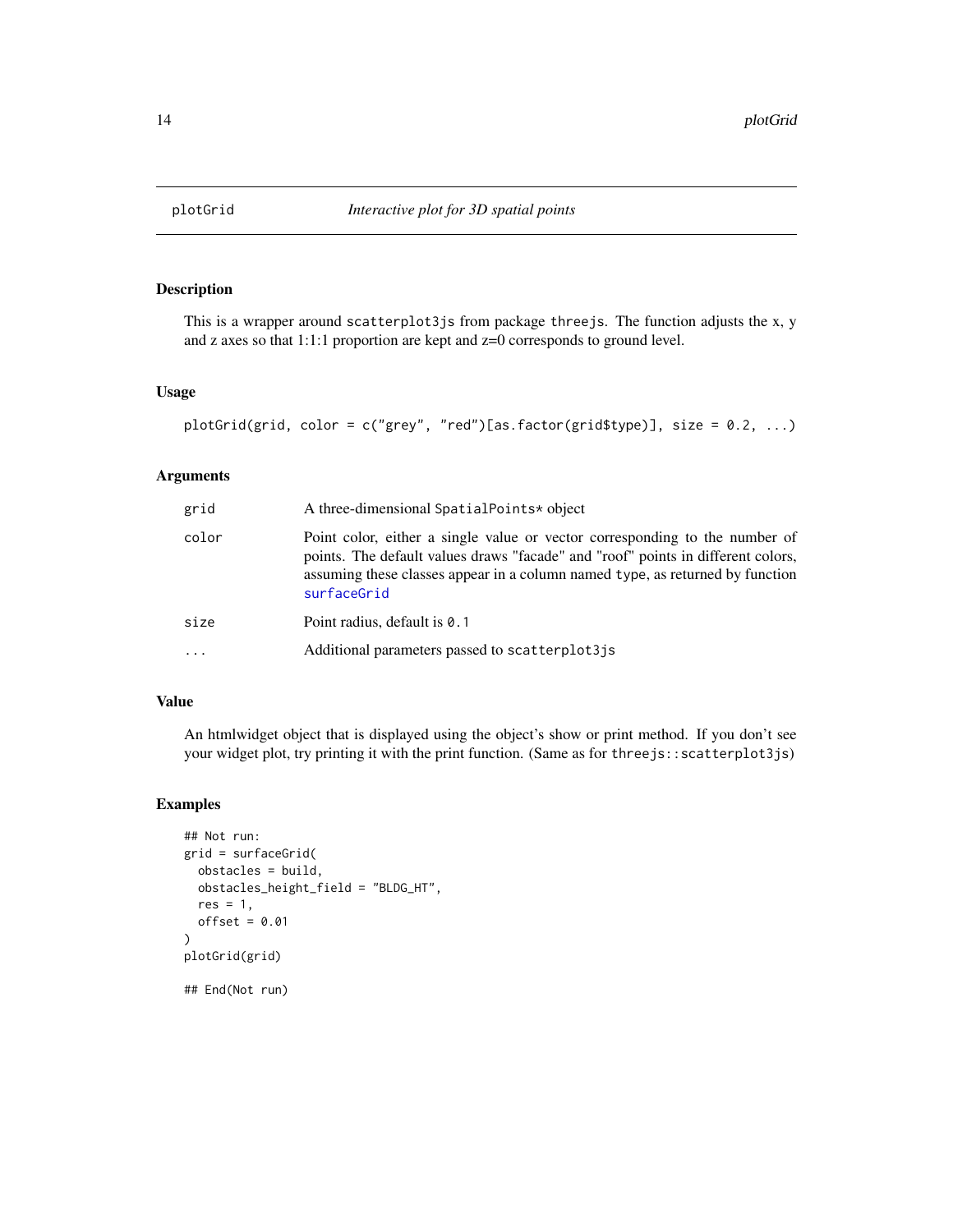<span id="page-14-0"></span>

Radians to degrees

#### Usage

rad2deg(rad)

# Arguments

rad Angle in radians

# Value

numeric Angle in degrees

# Examples

rad2deg $(2*pi) == 360$ 

radiation *Estimation of Direct and Diffuse Radiation Load on Extruded Polygon Surfaces*

# Description

This is a wrapper function for calculating total diffuse, direct and total radiation load per unit area on extruded polygon surfaces. The function operates on obstacle geometry and a set of sun positions with associated meteorological estimates for direct and diffuse radiation (see Details below).

# Usage

```
radiation(
 grid,
 obstacles,
 obstacles_height_field,
  solar_pos = solarpos2(obstacles, time),
  time = NULL,
  solar_normal,
  solar_diffuse,
  radius = Inf,
  returnList = FALSE,
 parallel = getOption("mc.cores")
\mathcal{E}
```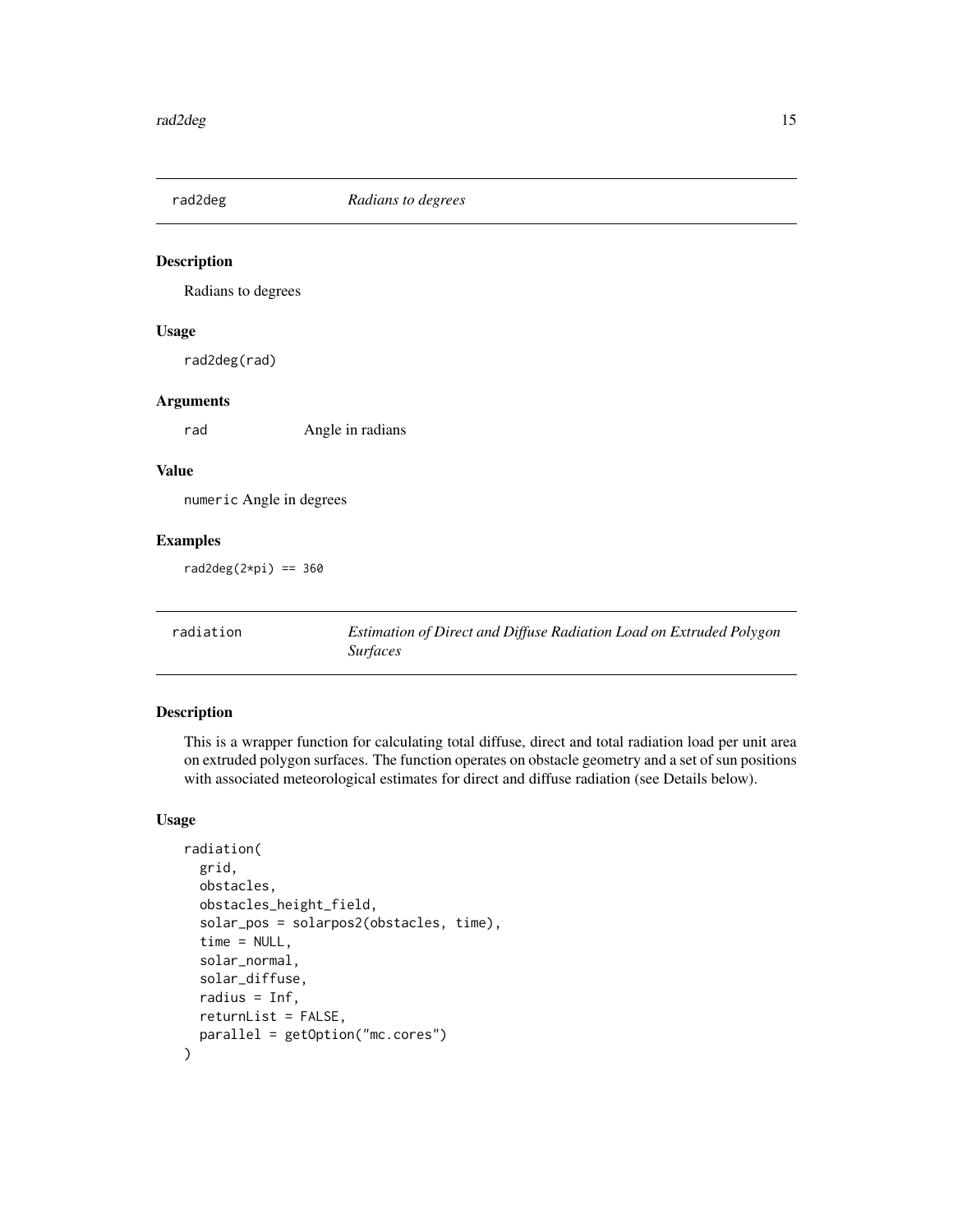# <span id="page-15-0"></span>Arguments

| grid                   | A 3D SpatialPointsDataFrame layer, such as returned by function surfaceGrid,<br>specifying the locations where radiation is to be estimated. The layer must in-<br>clude an attribute named type, with possible values being "roof" or "facade",<br>expressing surface orientation per 3D point. The layer must also include an at-<br>tribute named facade_az, specifying facade azimuth (only for "facade" points,<br>for "roof" points the value should be NA). The type and facade_az attributes<br>are automatically created when creating the grid with the surfaceGrid function |
|------------------------|----------------------------------------------------------------------------------------------------------------------------------------------------------------------------------------------------------------------------------------------------------------------------------------------------------------------------------------------------------------------------------------------------------------------------------------------------------------------------------------------------------------------------------------------------------------------------------------|
| obstacles              | A SpatialPolygonsDataFrame object specifying the obstacles outline, induc-<br>ing self- and mutual-shading on the grid points                                                                                                                                                                                                                                                                                                                                                                                                                                                          |
| obstacles_height_field | Name of attribute in obstacles with extrusion height for each feature                                                                                                                                                                                                                                                                                                                                                                                                                                                                                                                  |
| solar_pos              | A matrix with two columns representing sun position(s); first column is the<br>solar azimuth (in decimal degrees from North), second column is sun eleva-<br>tion (in decimal degrees); rows represent different sun positions correspond-<br>ing to the solar_normal and the solar_diffuse estimates. For example, if<br>solar_normal and solar_diffuse refer to hourly measurements in a Typical<br>Meteorological Year (TMY) dataset, then solar_pos needs to contain the cor-<br>responding hourly sun positions                                                                   |
| time                   | When solar_pos is unspecified, time can be passed to automatically calculate<br>solar_pos based on the time and the centroid of obstacles, using function<br>maptools::solarpos. In such case obstacles must have a defined CRS (not<br>NA). The time value must be a POSIXct or POSIX1t object                                                                                                                                                                                                                                                                                        |
| solar_normal           | Direct Normal Irradiance (e.g. in Wh/m^2), at sun positions corresponding to<br>solar_pos. Must be a vector with the same number of elements as the number<br>of rows in solar_pos                                                                                                                                                                                                                                                                                                                                                                                                     |
| solar_diffuse          | Diffuse Horizontal Irradiance (e.g. in $Wh/m^2$ ), at sun positions correspond-<br>ing to solar_pos. Must be a vector with the same number of elements as the<br>number of rows in solar_pos                                                                                                                                                                                                                                                                                                                                                                                           |
| radius                 | Effective search radius (in CRS units) for considering obstacles when calculat-<br>ing shadow and SVF. The default is to use a global search, i.e. radius=Inf.<br>Using a smaller radius can be used to speed up the computation when working<br>on large areas. Note that the search radius is not specific per grid point; instead,<br>a buffer is applied on all grid points combined, then "dissolving" the individual<br>buffers, so that exactly the same obstacles apply to all grid points                                                                                     |
| returnList             | Logical, determines whether to return summed radiation over the entire period<br>per 3D point (default, FALSE), or to return a list with all radiation values per time<br>step (TRUE)                                                                                                                                                                                                                                                                                                                                                                                                  |
| parallel               | Number of parallel processes or a predefined socket cluster. With parallel=1<br>uses ordinary, non-parallel processing. Parallel processing is done with the<br>parallel package                                                                                                                                                                                                                                                                                                                                                                                                       |
|                        |                                                                                                                                                                                                                                                                                                                                                                                                                                                                                                                                                                                        |

# Details

Input arguments for this function comprise the following: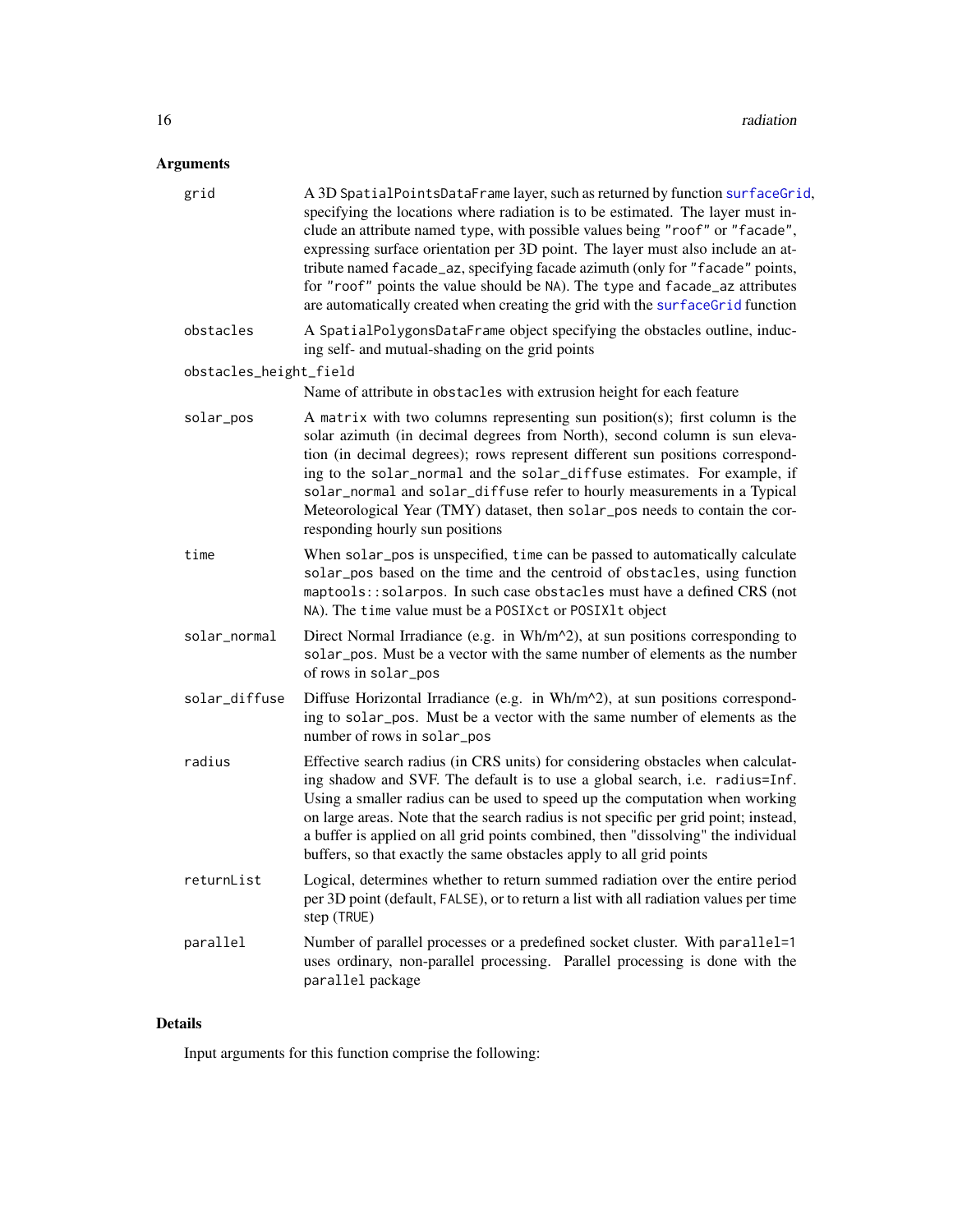#### <span id="page-16-0"></span>radiation and the contract of the contract of the contract of the contract of the contract of the contract of the contract of the contract of the contract of the contract of the contract of the contract of the contract of

- An extruded polygon obstacles layer (obstacles and obstacles\_height\_field) inducing shading on the queried grid
- A grid of 3D points (grid) where radiation is to be estimated. May be created from the 'obstacles' layer, or a subset of it, using function [surfaceGrid](#page-26-1). For instance, in the code example (see below) radiation is estimated on a grid covering just one of four buildings in the build layer (the first building), but all four buildings are taken into account for evaluating self- and mutual-shading by the buildings.
- Solar positions matrix (solar\_pos)
- Direct and diffuse radiation meteorological estimate vectors (solar\_normal and solar\_diffuse)

Given these inputs, the function goes through the following steps:

- Determining whether each grid point is shaded, at each solar position, using [inShadow](#page-8-1)
- Calculating the coefficient of Direct Normal Irradiance reduction, using [coefDirect](#page-6-1)
- Summing direct radiation considering (1) mutual shading, (2) direst radiation coefficient and (3) direct radiation estimates
- Calculating the Sky View Factor (SVF) for each point, using [SVF](#page-28-1)
- Summing diffuse radiation load considering (1) SVF and (2) diffuse radiation estimates
- Summing total (direct + diffuse) radiation load

#### Value

If returnList=FALSE (the default), then returned object is a data.frame, with rows corresponding to grid points and four columns corresponding to the following estimates:

- svf Computed Sky View Factor (see function [SVF](#page-28-1))
- direct Total direct radiation for each grid point
- diffuse Total diffuse radiation for each grid point
- total Total radiation (direct + diffuse) for each grid point

Each row of the data. frame gives summed radiation values for the entire time period in solar\_pos, solar\_normal and solar\_diffuse

If returnList=TRUE then returned object is a list with two elements:

- direct Total direct radiation for each grid point
- diffuse Total diffuse radiation for each grid point

Each of the elements is a matrix with rows corresponding to grid points and columns corresponding to time steps in solar\_pos, solar\_normal and solar\_diffuse

```
# Create surface grid
grid = surfaceGrid(
 obstackes = build[1, ]obstacles_height_field = "BLDG_HT",
 res = 2
```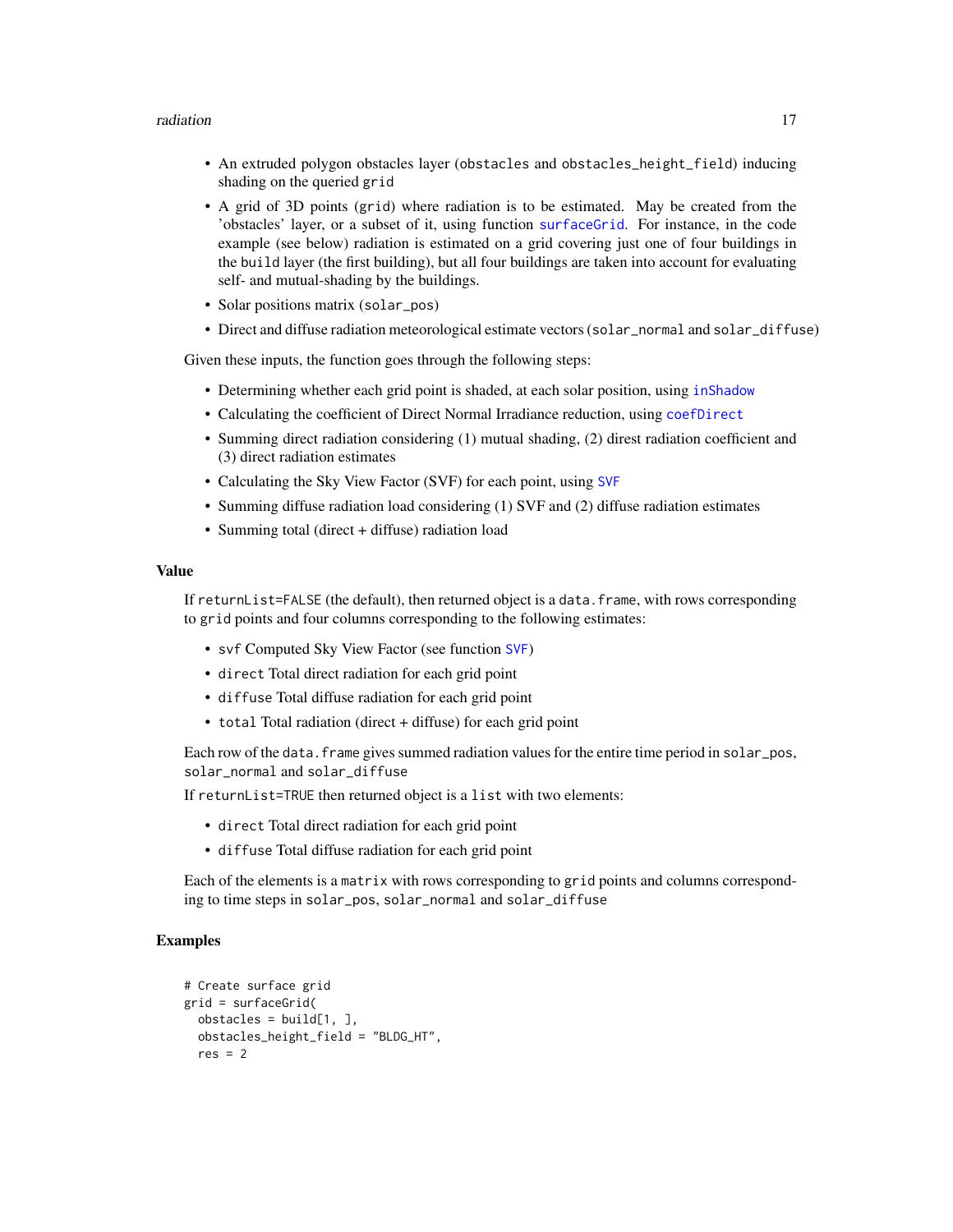```
)
solar_pos = tmy[, c("sun_az", "sun_elev")]
solar_pos = as.matrix(solar_pos)
# Summed 10-hour radiation estimates for two 3D points
rad1 = radiation(
  grid = grid[1:2, ]obstacles = build,
  obstacles_height_field = "BLDG_HT",
  solar_pos = solar_pos[8:17, , drop = FALSE],solar_normal = tmy$solar_normal[8:17],
  solar_diffuse = tmy$solar_diffuse[8:17],
  returnList = TRUE
)
rad1
## Not run:
# Same, using 'time' instead of 'solar_pos'
rad2 = radiation(
  grid = grid[1:2, ]obstacles = build,
  obstacles_height_field = "BLDG_HT",
  time = as.POSIXct(tmy$time[8:17], tz = "Asia/Jerusalem"),
  solar_normal = tmy$solar_normal[8:17],
  solar_diffuse = tmy$solar_diffuse[8:17],
  returnList = TRUE
\mathcal{L}rad2
# Differences due to the fact that 'tmy' data come with their own
# solar positions, not exactly matching those calulated using 'maptools::solarpos'
rad1$direct - rad2$direct
rad1$diffuse - rad2$diffuse
## End(Not run)
## Not run:
### Warning! The calculation below takes some time.
# Annual radiation estimates for entire surface of one building
rad = radiation(
  grid = grid,
  obstacles = build,
  obstacles_height_field = "BLDG_HT",
  solar_pos = solar_pos,
  solar_normal = tmy$solar_normal,
  solar_diffuse = tmy$solar_diffuse,
  parallel = 3
```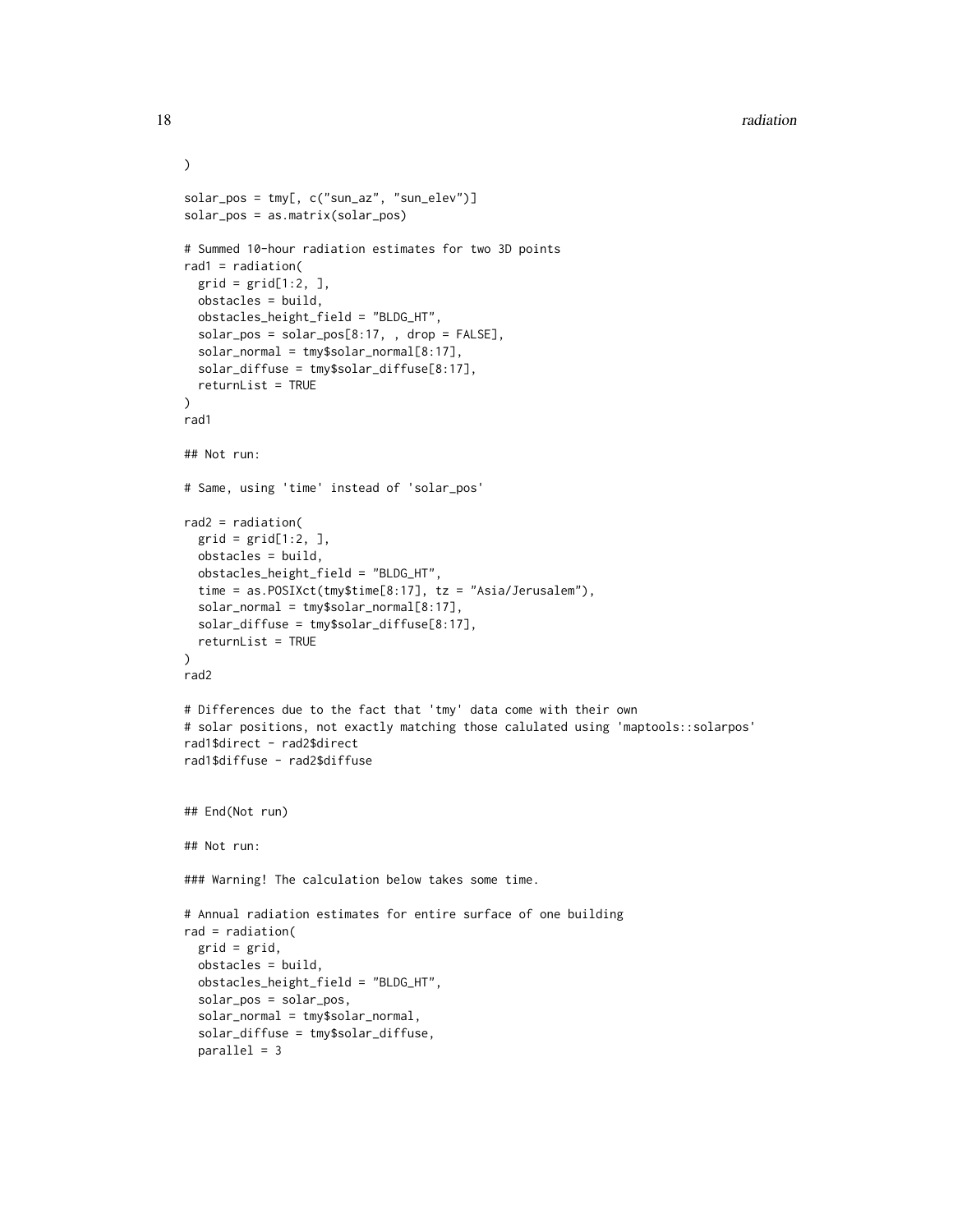```
\mathcal{L}# 3D plot of the results
library(plot3D)
opar = par(mfrow=c(1, 3))scatter3D(
  x = coordinates(grid)[, 1],y = coordinates(grid)[, 2],
  z = coordinates(grid)[, 3],
  colvar = rad$direct / 1000,
  scale = FALSE,
  theta = 55,
  pch = 20,
  cex = 1.35,clab = expression(paste("kWh / ", m^2)),
  main = "Direct radiation"
)
scatter3D(
  x = coordinates(grid)[, 1],y = coordinates(grid)[, 2],
  z = coordinates(grid)[, 3],colvar = rad$diffuse / 1000,
  scale = FALSE,
  theta = 55,
  pch = 20,
  cex = 1.35,
  clab = expression(paste("kWh / ", m^2)),
  main = "Diffuse radiation"
)
scatter3D(
  x = coordinates(grid)[, 1],y = coordinates(grid)[, 2],
  z = coordinates(grid)[, 3],
  colvar = rad$total / 1000,scale = FALSE,
  theta = 55,
  pch = 20,
  cex = 1.35,clab = expression(paste("kWh / ", m^2)),
  main = "Total radiation"
)
par(opar)
## End(Not run)
```
<span id="page-18-0"></span>ray the contract of the contract of the contract of the contract of the contract of the contract of the contract of the contract of the contract of the contract of the contract of the contract of the contract of the contra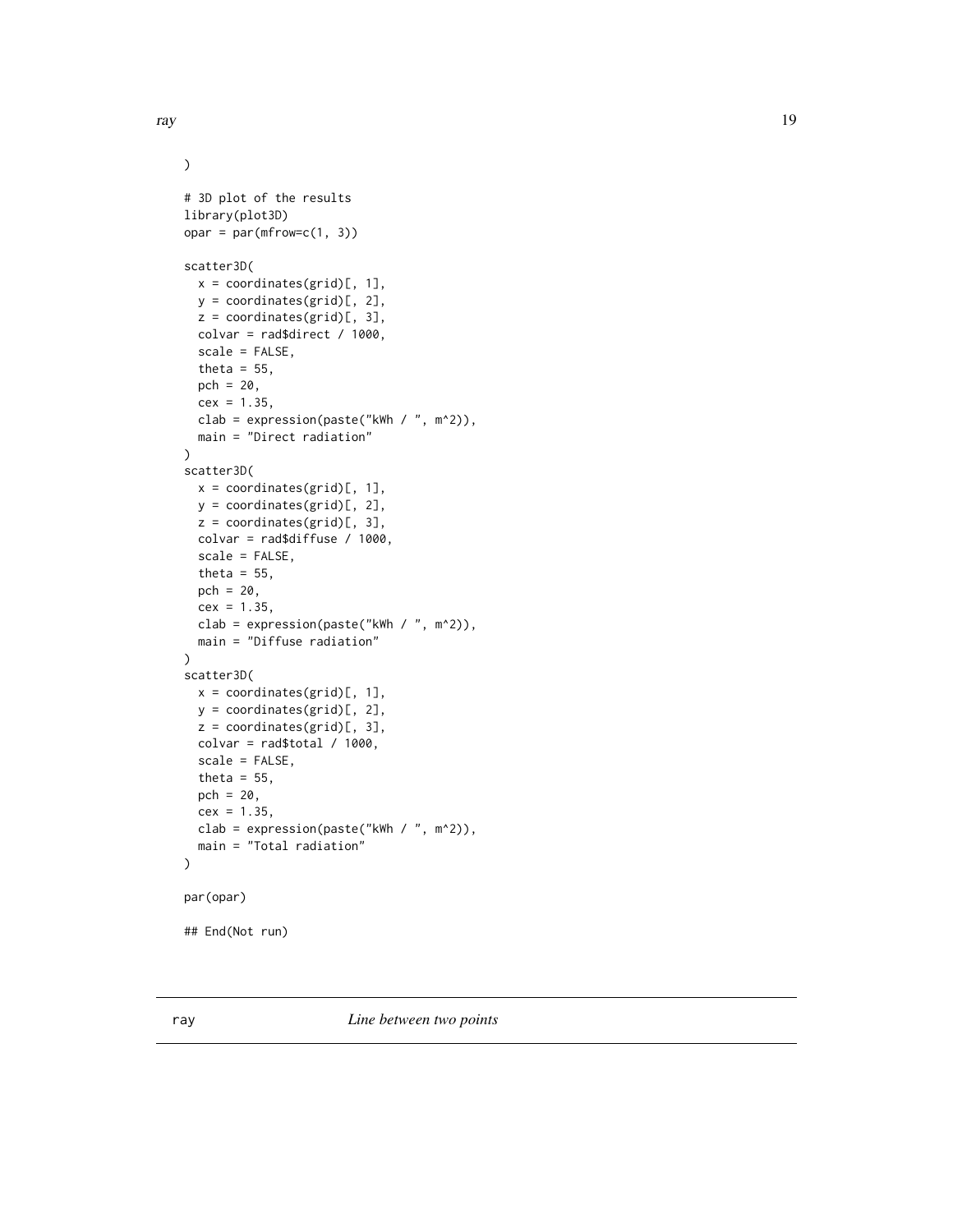20 shadow shadow shadow shadow shadow shadow shadow shadow shadow shadow shadow shadow shadow shadow shadow shadow shadow shadow shadow shadow shadow shadow shadow shadow shadow shadow shadow shadow shadow shadow shadow sh

# Description

The function connects two points into a line segment.

# Usage

ray(from, to)

# Arguments

| from | A SpatialPoints* object specifying origin.      |
|------|-------------------------------------------------|
| to   | A SpatialPoints* object specifying destination. |

# Value

A SpatialLines object.

# Examples

```
ctr = rgeos::gCentroid(build)
angles = seq(0, 359, 20)sun = maply(shadow:::.sunLocation,
  sun_az = angles,
  MoreArgs = list(
   location = ctr,
    sun\_elev = 10\mathcal{L}rays = mapply(ray, MoreArgs = list(from = ctr), to = sun)
rays$makeUniqueIDs = TRUE
rays = do.call(rbind, rays)
plot(rays)
sun = do.call(rbind, sun)
text(sun, as.character(angles))
```
shadow shadow*: R Package for Geometric Shade Calculations*

# Description

Main functions for calculating:

- shadowHeight, Shadow height at individual points or continuous surface
- shadowFootprint, Polygonal layer of shadow footprints on the ground
- SVF, Sky View Factor (SVF) value at individual points or continuous surface

Typical inputs for these functions include:

• location, Queried location(s)

<span id="page-19-0"></span>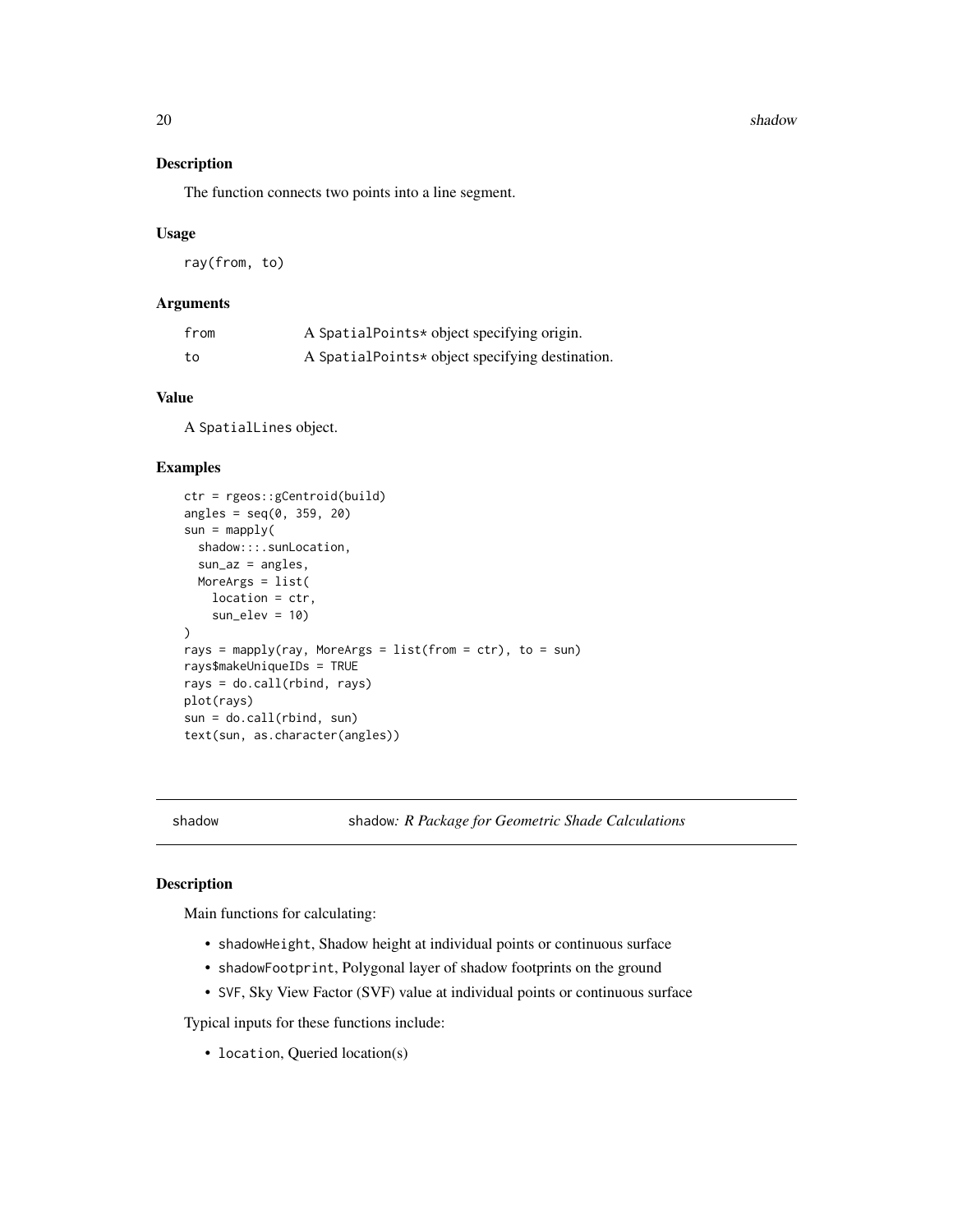# <span id="page-20-0"></span>shadowFootprint 21

- obstacles, A polygonal layer of obstacles (e.g. buildings) outline, with height attributes obstacles\_height\_field
- solar\_pos, Solar position (i.e. sun azimuth and elevation angles)

The package also provides functions for related preliminary calculations, such as:

- toSeg, Converting polygons to line segments
- classifyAz, Finding segment azimuth
- shiftAz, Shifting segments by azimuth and distance
- ray, Constructing a line between two points

shadowFootprint *Shadow footprint on the ground*

# Description

Creates a polygonal layer of shadow footprints on the ground, taking into account:

- Obstacles outline (obstacles), given by a polygonal layer with a height attribute (obstacles\_height\_field)
- Sun position (solar\_pos), given by azimuth and elevation angles

The calculation method was inspired by Morel Weisthal's MSc thesis at the Ben-Gurion University of the Negev.

# Usage

```
## S4 method for signature 'SpatialPolygonsDataFrame'
shadowFootprint(
 obstacles,
  obstacles_height_field,
  solar_pos = solarpos2(obstacles, time),
  time = NULL,
 b = 0.01)
```
# Arguments

| obstacles<br>obstacles_height_field | A SpatialPolygonsDataFrame object specifying the obstacles outline                                                                                                                                                                                                                                  |
|-------------------------------------|-----------------------------------------------------------------------------------------------------------------------------------------------------------------------------------------------------------------------------------------------------------------------------------------------------|
|                                     | Name of attribute in obstacles with extrusion height for each feature                                                                                                                                                                                                                               |
| solar_pos                           | A matrix with one row and two columns; first column is the solar azimuth<br>(in decimal degrees from North), second column is sun elevation (in decimal<br>degrees)                                                                                                                                 |
| time                                | When solar_pos is unspecified, time can be passed to automatically calculate<br>solar_pos based on the time and the centroid of obstacles, using function<br>maptools: : solarpos. In such case obstacles must have a defined CRS (not<br>NA). The time value must be a POSIX ct or POSIX lt object |
| b                                   | Buffer size for shadow footprints of individual segments of a given polygon;<br>used to eliminate minor internal holes in the resulting shadow polygon.                                                                                                                                             |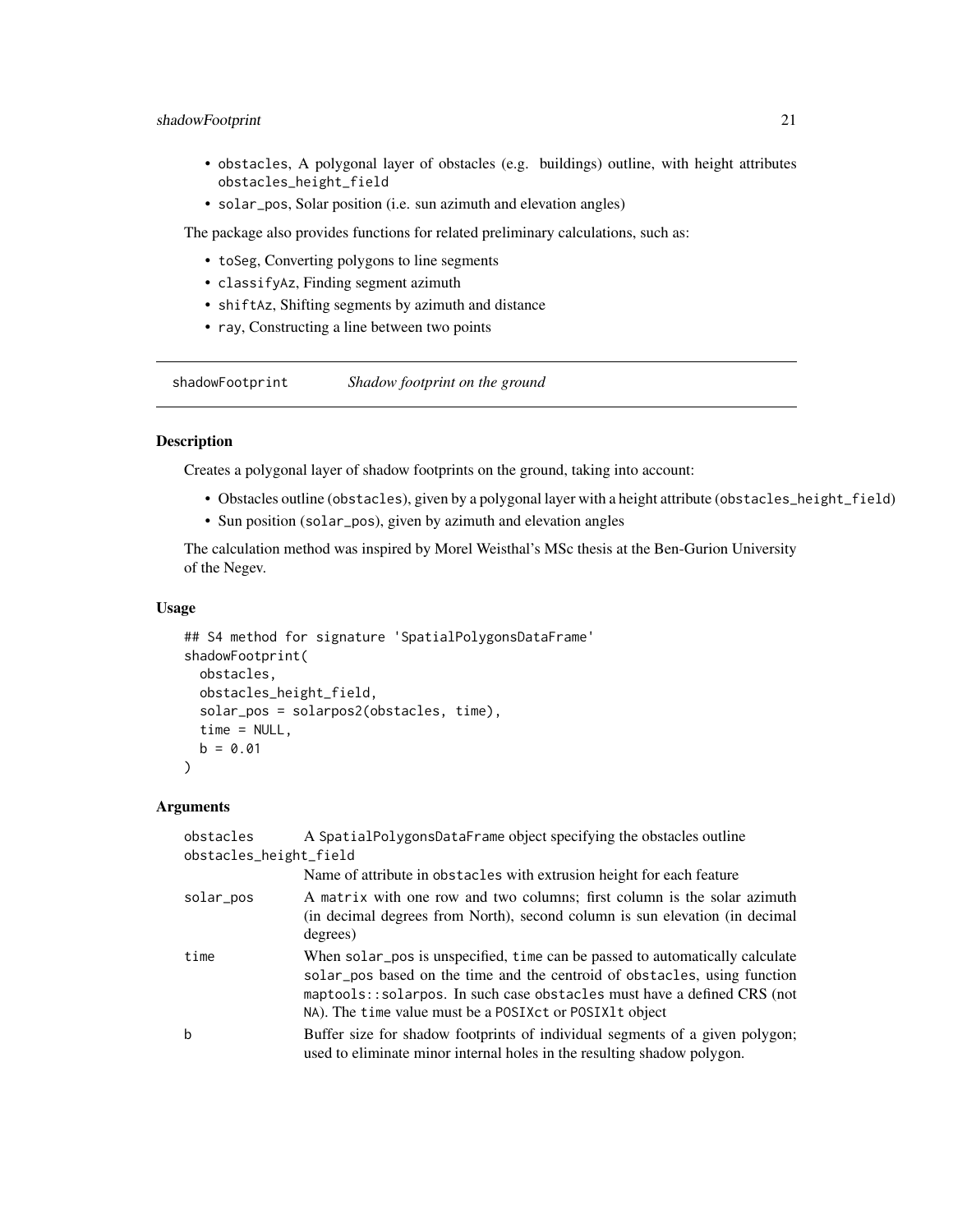#### <span id="page-21-0"></span>Value

A SpatialPolygonsDataFrame object representing shadow footprint, plus buildings outline. Object length is the same as that of the input obstacles, with an individual footprint feature for each obstacle.

# References

Weisthal, M. (2014). Assessment of potential energy savings in Israel through climate-aware residential building design (MSc Thesis, Ben-Gurion University of the Negev). [https://www.](https://www.dropbox.com/s/bztnh1fi9znmswj/Thesis_Morel_Weisthal.pdf?dl=1) [dropbox.com/s/bztnh1fi9znmswj/Thesis\\_Morel\\_Weisthal.pdf?dl=1](https://www.dropbox.com/s/bztnh1fi9znmswj/Thesis_Morel_Weisthal.pdf?dl=1)

#### Examples

```
time = as.POSIXct("2004-12-24 13:30:00", tz = "Asia/Jerusalem")
proj4string(build) = CRS("+init=epsg:32636")
location\_geo = matrix(c(34.7767978098526, 31.9665936050395), ncol = 2)solar_pos = maptools::solarpos(location_geo, time)
footprint1 = \qquad ## Using 'solar_pos'
 shadowFootprint(
   obstacles = build,
   obstacles_height_field = "BLDG_HT",
   solar_pos = solar_pos
   \lambdafootprint2 = ## Using 'time'
 shadowFootprint(
   obstacles = build,
   obstacles_height_field = "BLDG_HT",
   time = time
   )
all.equal(footprint1, footprint2)
footprint = footprint1
plot(footprint, col = adjustment("lightgrey", alpha.f = 0.5))plot(build, add = TRUE, col = "darkgrey")
```
<span id="page-21-1"></span>

| shadowHeight | Shadow height calculation considering sun position and obstacles |  |  |  |  |
|--------------|------------------------------------------------------------------|--|--|--|--|
|              |                                                                  |  |  |  |  |

#### Description

This function calculates shadow height at given points or complete grid (location), taking into account:

- Obstacles outline (obstacles), given by a polygonal layer with a height attribute (obstacles\_height\_field)
- Sun position (solar\_pos), given by azimuth and elevation angles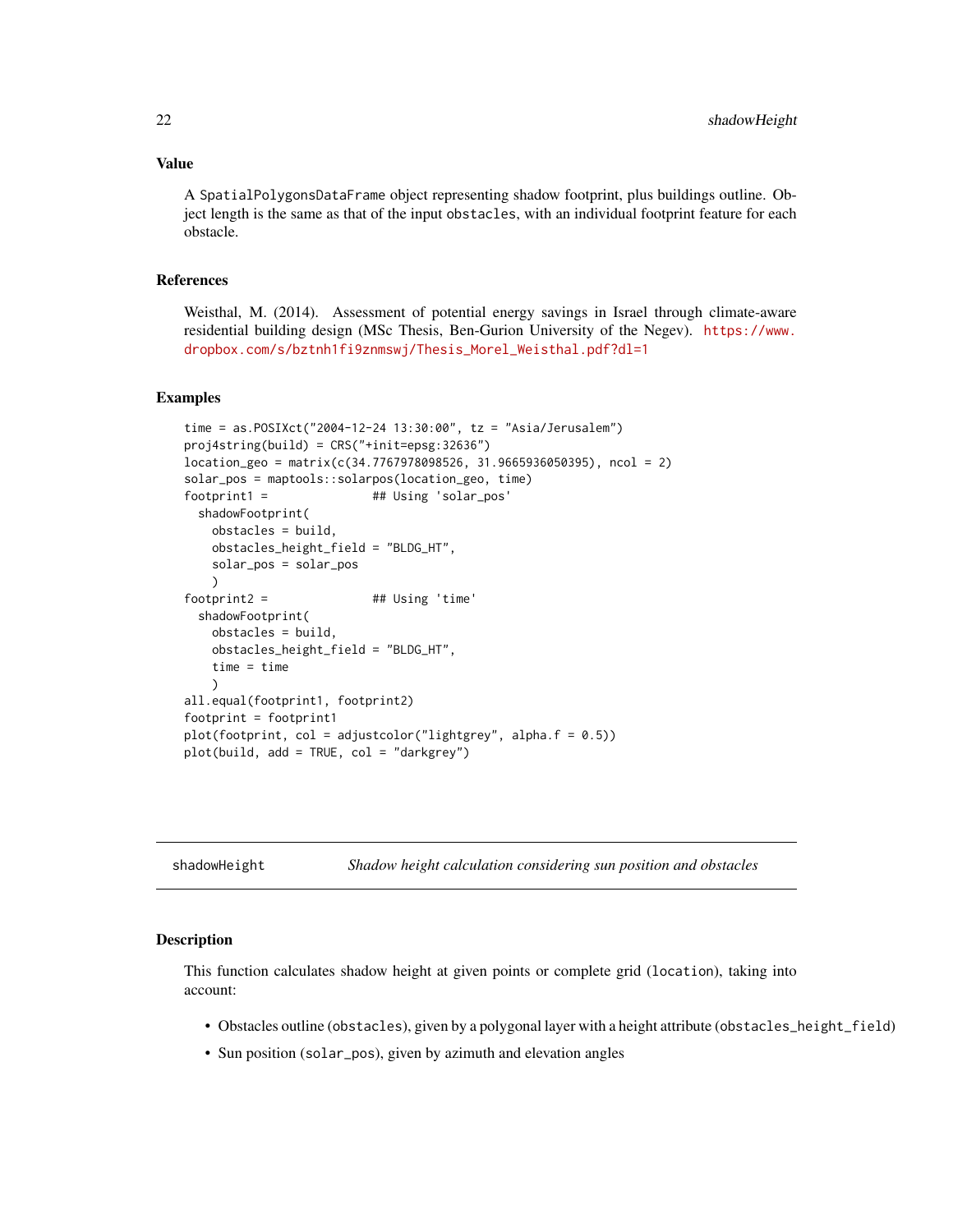# shadowHeight 23

# Usage

```
## S4 method for signature 'SpatialPoints'
shadowHeight(
 location,
 obstacles,
  obstacles_height_field,
  solar_pos = solarpos2(location, time),
  time = NULL,
 b = 0.01,parallel = getOption("mc.cores"),
  filter_footprint = FALSE
\mathcal{L}## S4 method for signature 'Raster'
shadowHeight(
 location,
 obstacles,
 obstacles_height_field,
  solar_pos = solarpos2(pnt, time),
  time = NULL,
 b = 0.01,
 parallel = getOption("mc.cores"),
 filter_footprint = FALSE
\mathcal{L}
```
# Arguments

| location               | A SpatialPoints* or Raster* object, specifying the location(s) for which to<br>calculate shadow height                                                                                                                                                                                          |
|------------------------|-------------------------------------------------------------------------------------------------------------------------------------------------------------------------------------------------------------------------------------------------------------------------------------------------|
| obstacles              | A SpatialPolygonsDataFrame object specifying the obstacles outline                                                                                                                                                                                                                              |
| obstacles_height_field | Name of attribute in obstacles with extrusion height for each feature                                                                                                                                                                                                                           |
| solar_pos              | A matrix with two columns representing sun position(s); first column is the<br>solar azimuth (in decimal degrees from North), second column is sun elevation<br>(in decimal degrees); rows represent different positions (e.g. at different times<br>of day)                                    |
| time                   | When solar pos is unspecified, time can be passed to automatically calcu-<br>late solar_pos based on the time and the centroid of location, using function<br>maptools::solarpos. In such case location must have a defined CRS (not<br>NA). The time value must be a POSIXct or POSIX1t object |
| $\mathbf b$            | Buffer size when joining intersection points with building outlines, to determine<br>intersection height                                                                                                                                                                                        |
| parallel               | Number of parallel processes or a predefined socket cluster. With parallel=1<br>uses ordinary, non-parallel processing. Parallel processing is done with the<br>parallel package                                                                                                                |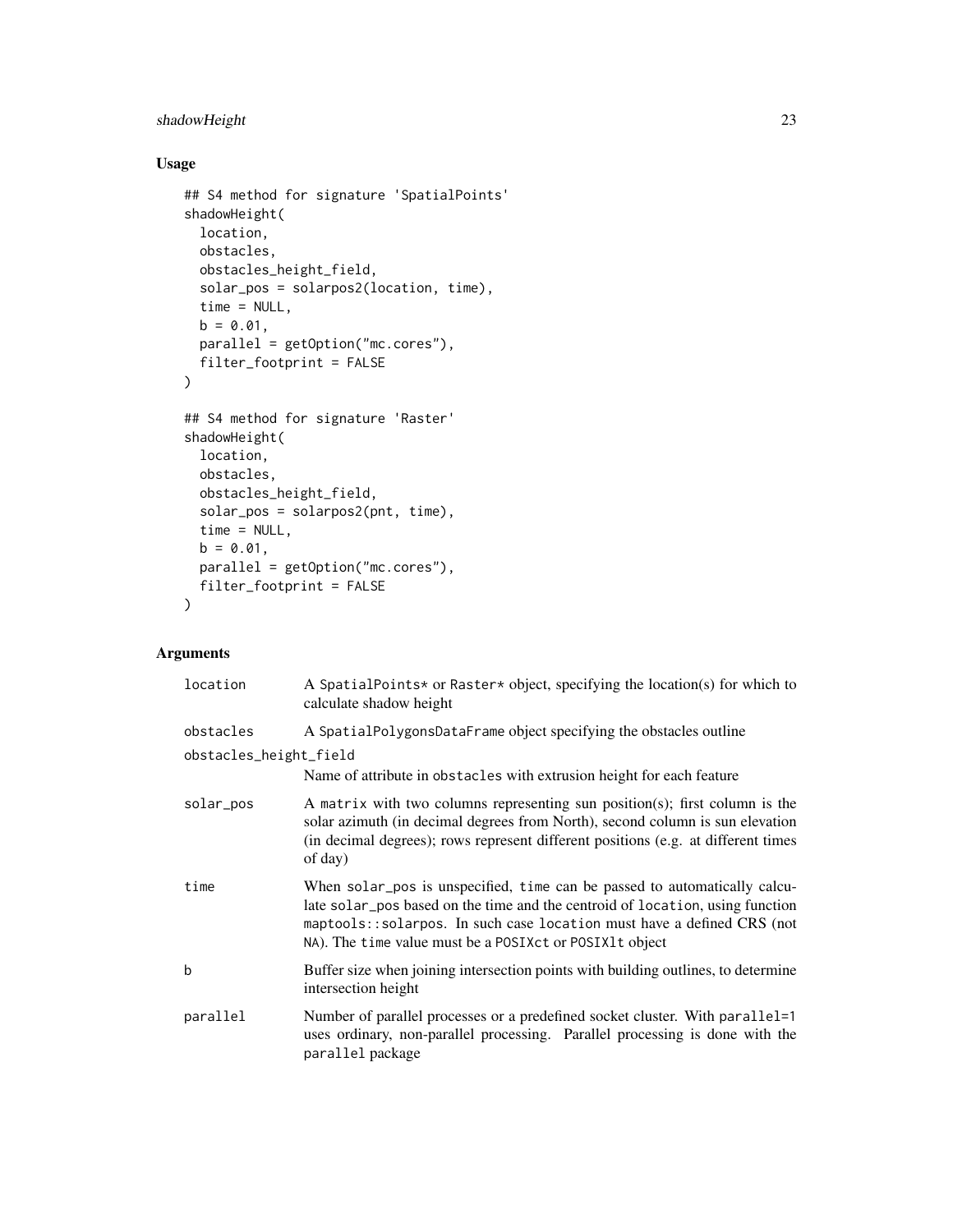#### filter\_footprint

Should the points be filtered using shadowFootprint before calculating shadow height? This can make the calculation faster when there are many point which are not shaded

#### Value

Returned object is either a numeric matrix or a Raster\* -

- If input location is a SpatialPoints\*, then returned object is a matrix, where rows represent spatial locations (location features), columns represent solar positions (solar\_pos rows) and values represent shadow height
- If input location is a Raster  $\star$ , then returned object is a Raster Layer or Raster Stack where layers represent solar positions (solar\_pos rows) and pixel values represent shadow height

In both cases the numeric values express shadow height -

- NA value means no shadow
- A valid number expresses shadow height, in CRS units (e.g. meters)
- Inf means complete shadow (i.e. sun below horizon)

# Note

For a correct geometric calculation, make sure that:

- The layers location and obstacles are projected and in same CRS
- The values in obstacles\_height\_field of obstacles are given in the same distance units as the CRS (e.g. meters when using UTM)

```
# Single location
location = rgeos::gCentroid(build)
location\_geo = matrix(c(34.7767978098526, 31.9665936050395), ncol = 2)time = as.POSIXct("2004-12-24 13:30:00", tz = "Asia/Jerusalem")
solar_pos = maptools::solarpos(location_geo, time)
plot(build, main = time)
plot(location, add = TRUE)
sun = shadow:::.sunLocation(location = location, sun_az = solar_pos[1,1], sun_elev = solar_pos[1,2])
sun-ray = ray(from = location, to = sun)build_outline = as(build, "SpatialLinesDataFrame")
inter = rgeos::gIntersection(build_outline, sun_ray)
plot(sun_ray, add = TRUE, col = "yellow")
plot(inter, add = TRUE, col = "red")shadowHeight(
 location = location,
 obstacles = build,
 obstacles_height_field = "BLDG_HT",
 solar_pos = solar_pos
)
```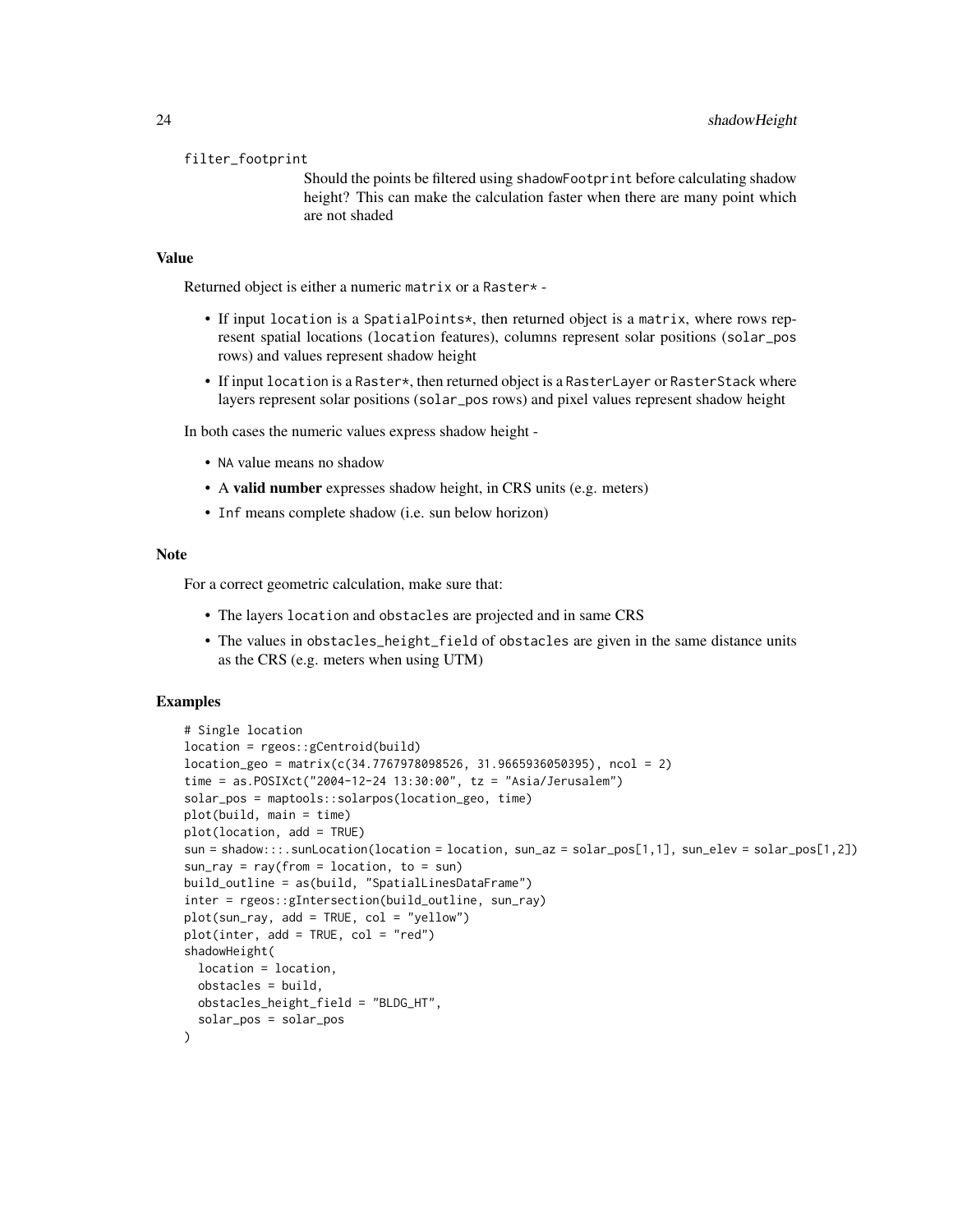```
# Automatically calculating 'solar_pos' using 'time'
proj4string(build) = CRS("+init=epsg:32636")
proj4string(location) = CRS("+init=epsg:32636")
shadowHeight(
  location = location,
  obstacles = build,
  obstacles_height_field = "BLDG_HT",
  time = time
\lambda## Not run:
# Two points - three times
location0 = rgeos::gCentroid(build)
location1 = raster::shift(location0, 0, -15)
location2 = raster::shift(location0, -10, 20)
locations = rbind(location1, location2)
time = as.POSIXct("2004-12-24 13:30:00", tz = "Asia/Jerusalem")
times = seq(from = time, by = "1 hour", length.out = 3)shadowHeight( \qquad \qquad \qquad \qquad \qquad \qquad \qquad \qquad \qquad \qquad \qquad \qquad \qquad \qquad \qquad \qquad \qquad \qquad \qquad \qquad \qquad \qquad \qquad \qquad \qquad \qquad \qquad \qquad \qquad \qquad \qquad \qquad \qquad \qquad \qquadlocation = locations,
  obstacles = build,
  obstacles_height_field = "BLDG_HT",
  solar_pos = maptools::solarpos(location_geo, times)
\mathcal{L}shadowHeight( \qquad ## Using 'time'
  location = locations,
  obstacles = build,
  obstacles_height_field = "BLDG_HT",
  time = times
\lambda# Grid - three times
time = as.POSIXct("2004-12-24 13:30:00", tz = "Asia/Jerusalem")
times = seq(from = time, by = "1 hour", length.out = 3)ext = as(raster::extent(build), "SpatialPolygons")
r = raster::raster(ext, res = 2)proj4string(r) = proj4string(build)
x = Sys.time()shadow1 = shadowHeight(
  location = r,
  obstacles = build,
  obstacles_height_field = "BLDG_HT",
  time = times,
  parallel = 3
)
y = Sys.time()
y - xx = Sys.time()shadow2 = shadowHeight(
  location = r,
  obstacles = build,
  obstacles_height_field = "BLDG_HT",
```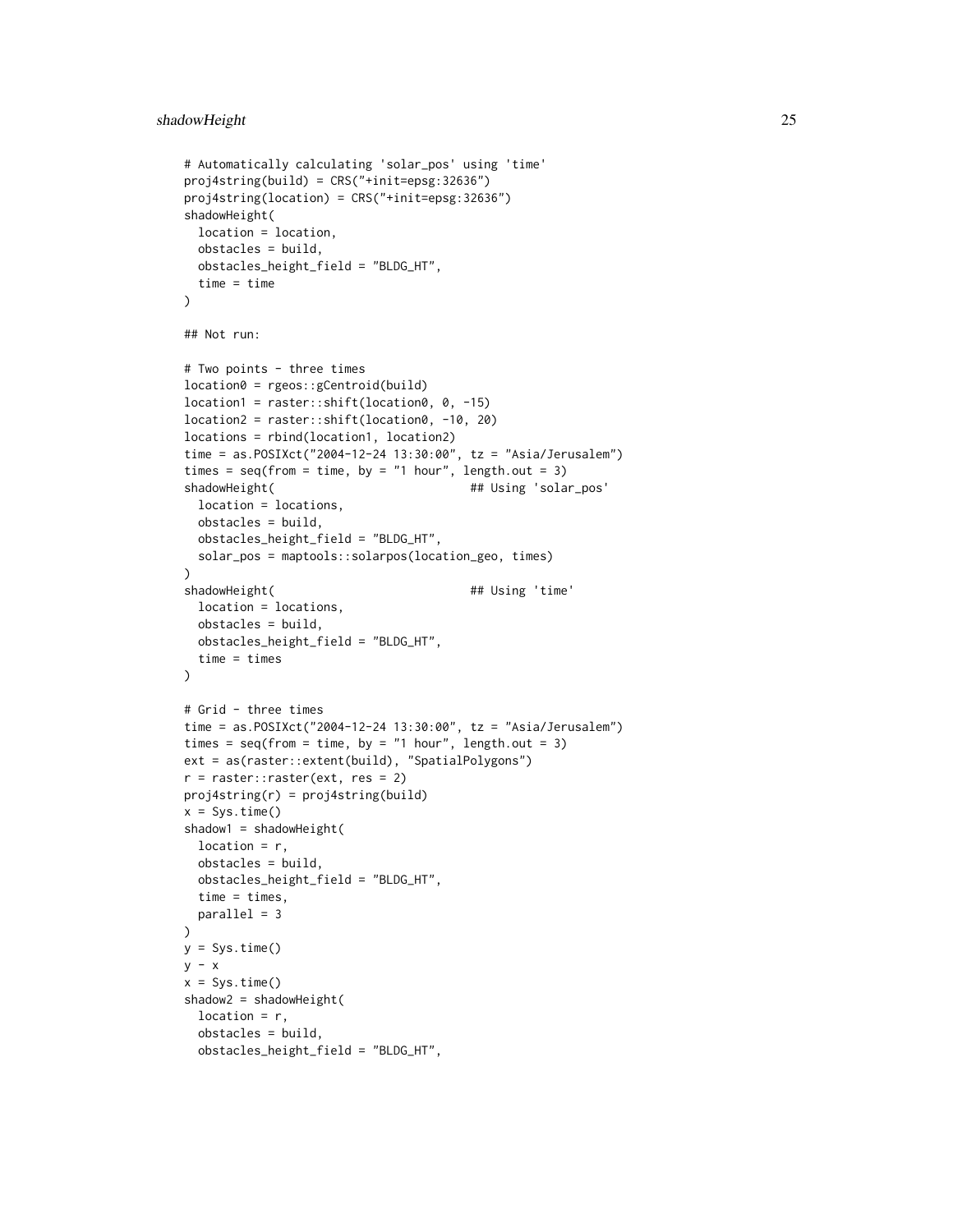```
solar_pos = solarpos2(r, times),
  parallel = 3
)
y = Sys.time()y - xshadow = shadow1
opar = par(mfrow = c(1, 3))for(i in 1:raster::nlayers(shadow)) {
  plot(shadow[[i]], col = grey(seq(0.9, 0.2, -0.01)), main = raster::getZ(shadow)[i])
  raster::contour(shadow[[i]], add = TRUE)
  plot(build, border = "red", add = TRUE)
}
par(opar)
```
## End(Not run)

shiftAz *Shift features by azimuth and distance*

# Description

Shift features by azimuth and distance

# Usage

shiftAz(object, az, dist)

#### Arguments

| object | The object to be shifted.                   |
|--------|---------------------------------------------|
| az     | Shift azimuth, in decimal degrees.          |
| dist   | Shift distance, in object projection units. |

# Value

The shifted object.

```
s = c(270, 90, 180, 0)build_shifted = shiftAz(build, az = s, dist = 2.5)
plot(build)
plot(build_shifted, add = TRUE, border = "red")
raster::text(rgeos::gCentroid(build, byid = TRUE), s)
```
<span id="page-25-0"></span>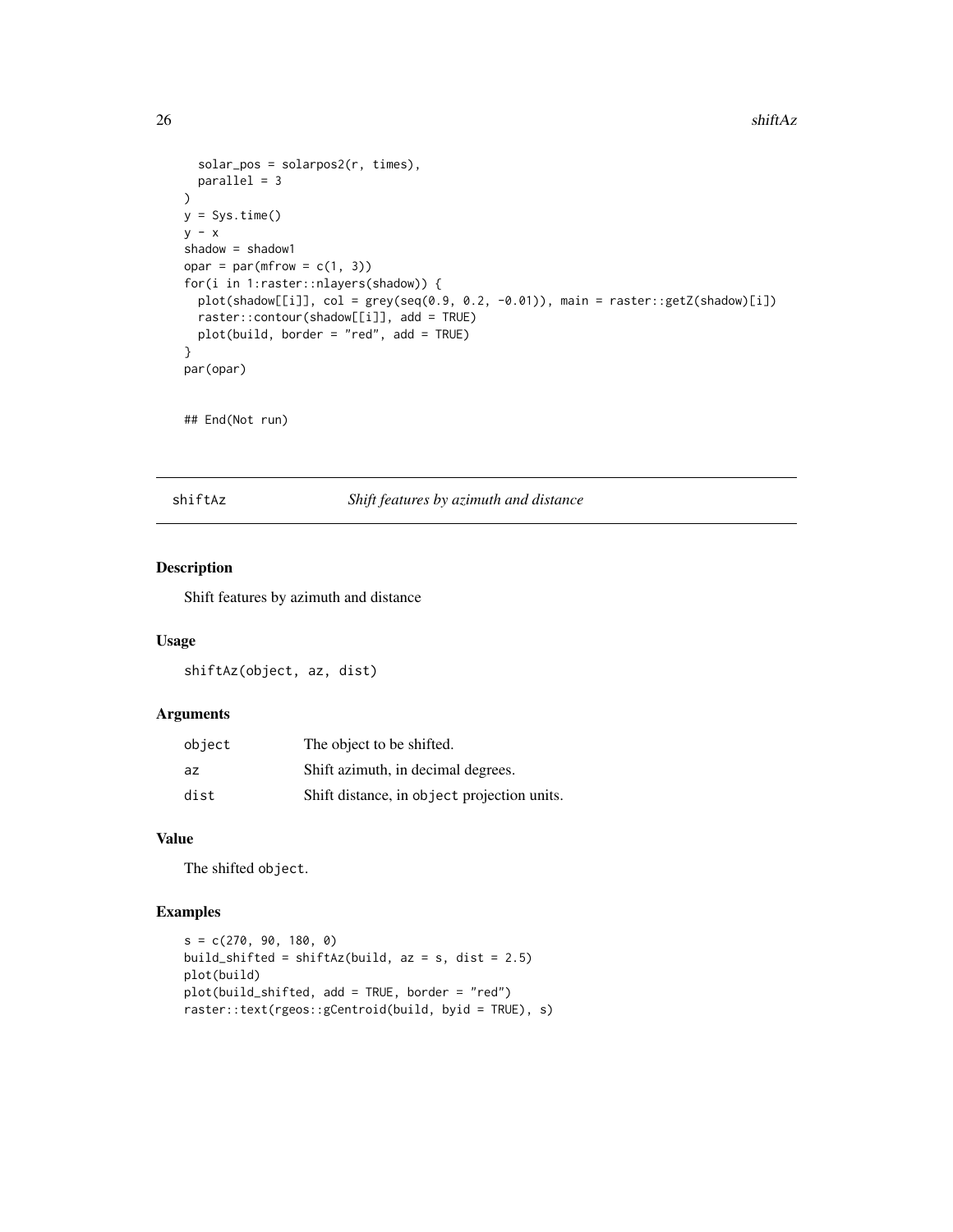<span id="page-26-0"></span>

This is a wrapper function around maptools::solarpos, adapted for accepting location as a Spatial $*$ layer or a Raster. The function calculates layer centroid, transforms it to lon-lat, then calls maptools:: solarpos to calculate solar position(s) for that point at the given time(s)

# Usage

solarpos2(location, time)

#### Arguments

| location | A Spatial* or a Raster object                |
|----------|----------------------------------------------|
| time     | A SpatialLines* or a SpatialPolygons* object |

# Value

A matrix with two columns representing sun position(s); first column is the solar azimuth (in decimal degrees from North), second column is sun elevation (in decimal degrees); rows represent different times corresponding to time

# Examples

```
time = as.POSIXct("2004-12-24 13:30:00", tz = "Asia/Jerusalem")
proj4string(build) = CRS("+init=epsg:32636")
solarpos2(build, time)
```
<span id="page-26-1"></span>

| surfaceGrid | Create grid of 3D points covering the 'facades' and 'roofs' of obsta- |
|-------------|-----------------------------------------------------------------------|
|             | cles                                                                  |

# Description

The function creates a grid of 3D points covering the given obstacles at specified resolution. Such a grid can later on be used to quantify the shaded / non-shaded proportion of the obstacles surface area.

#### Usage

```
surfaceGrid(obstacles, obstacles_height_field, res, offset = 0.01)
```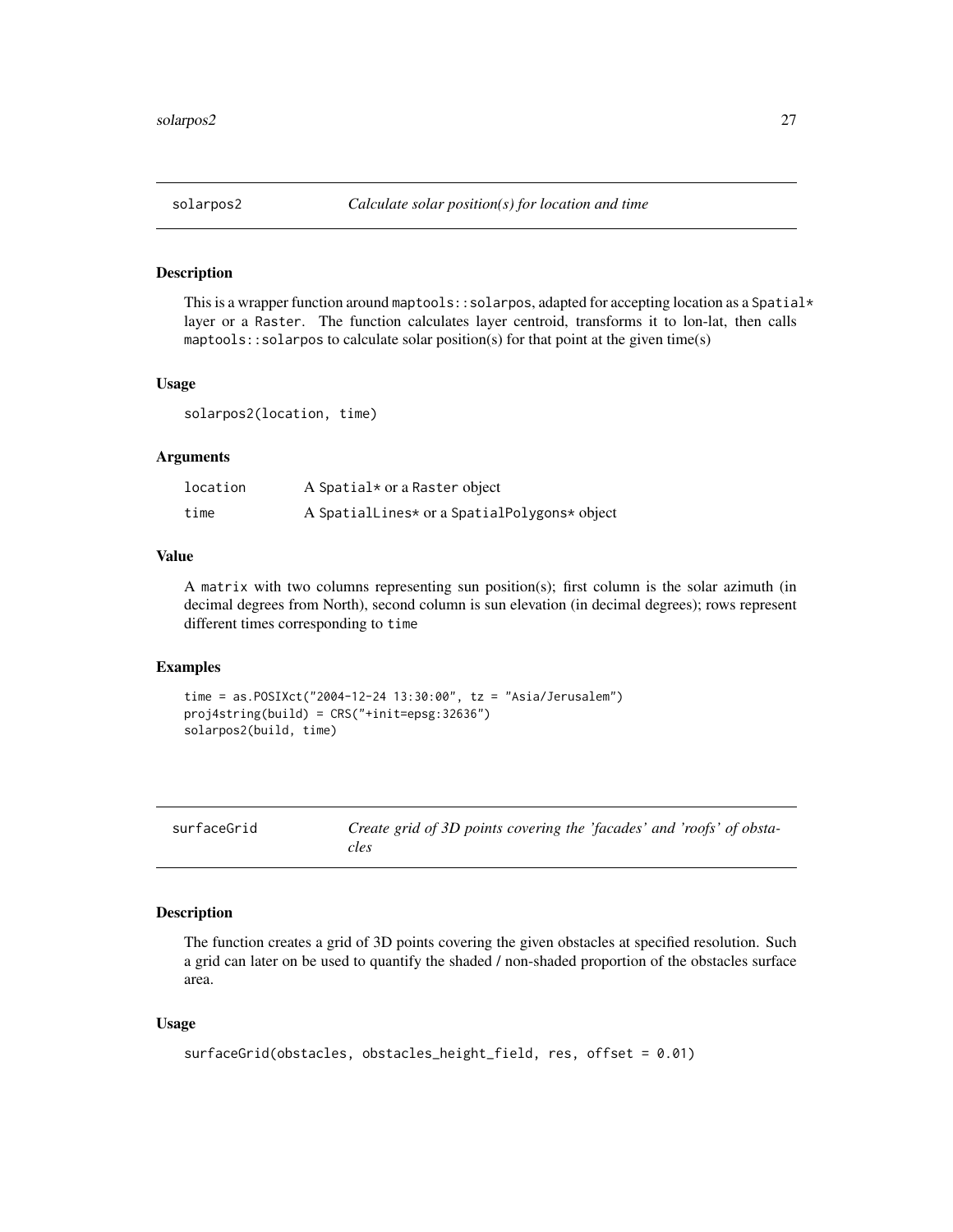# <span id="page-27-0"></span>Arguments

| obstacles              | A SpatialPolygonsDataFrame object specifying the obstacles outline                                                  |
|------------------------|---------------------------------------------------------------------------------------------------------------------|
| obstacles_height_field |                                                                                                                     |
|                        | Name of attribute in obstacles with extrusion height for each feature                                               |
| res                    | Required grid resolution, in CRS units                                                                              |
| offset                 | Offset between grid points and facade (horizontal distance) or between grid<br>points and roof (vertical distance). |

# Value

A 3D SpatialPointsDataFrame layer, including all attributes of the original obstacles each surface point corresponds to, followed by six new attributes:

- obs\_id Unique consecutive ID for each feature in obstacles
- type Either "facade" or "roof"
- seg\_id Unique consecutive ID for each facade segment (only for 'facade' points)
- xy\_id Unique consecutive ID for each ground location (only for 'facade' points)
- facade\_az The azimuth of the corresponding facade, in decimal degrees (only for 'facade' points)

# Note

The reason for introducing an offset is to avoid ambiguity as for whether the grid points are "inside" or "outside" of the obstacle. With an offset all grid points are "outside" of the building and thus not intersecting it. offset should be given in CRS units; default is 0.01.

#### See Also

Function [plotGrid](#page-13-1) to visualize grid.

```
grid = surfaceGrid(
  obstacles = build,
  obstacles_height_field = "BLDG_HT",
  res = 2)
plot(grid)
plot(grid, pch = 1, lwd = 0.1, col = "black", add = TRUE)# When 'res/2' is larger then height, facade will be left unsampled
build_small = build
build_small$BLDG_HT = 1
grid = surfaceGrid(
 obstacles = build_small,
  obstacles_height_field = "BLDG_HT",
  res = 2)
```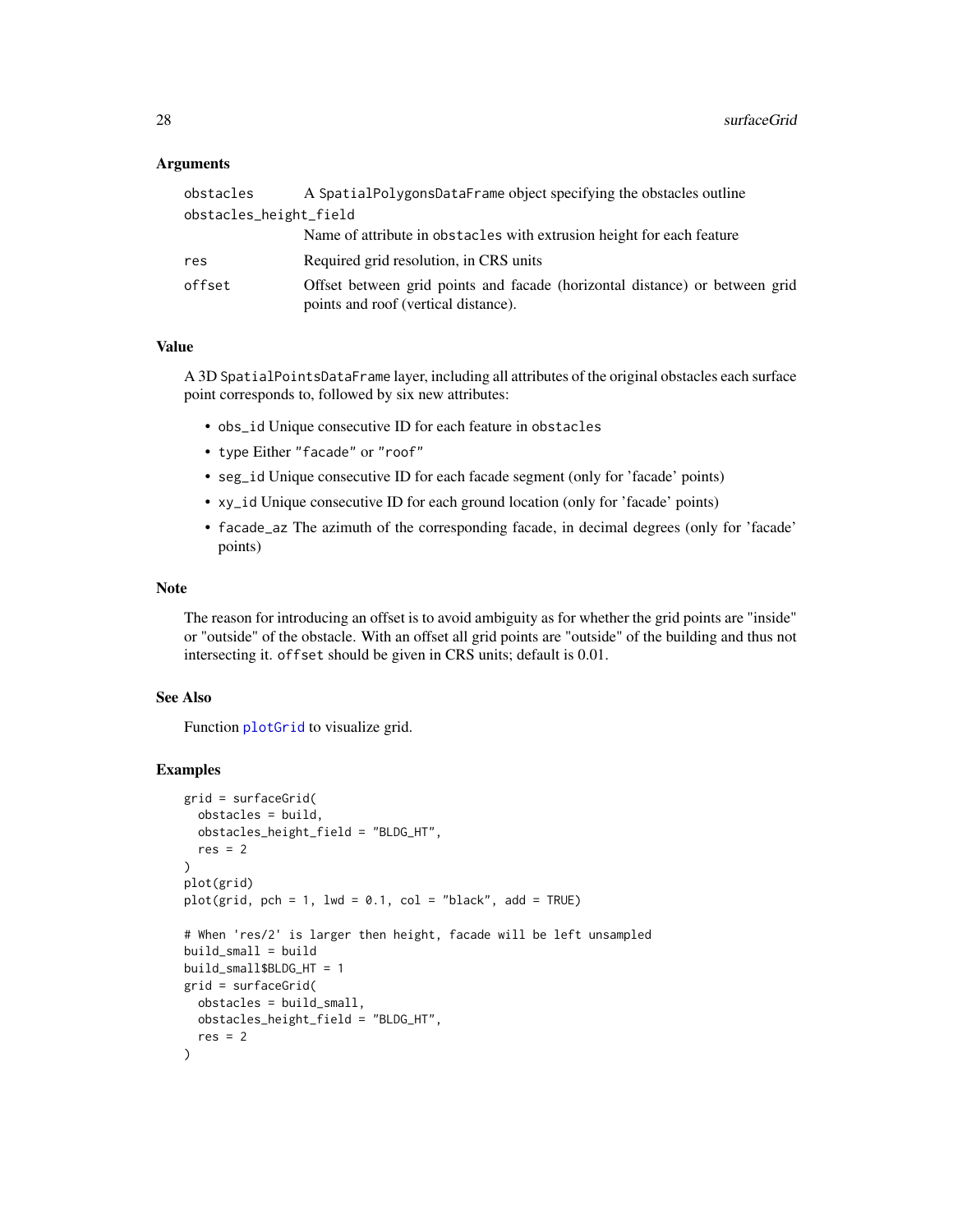# <span id="page-28-0"></span> $SVF$  29

```
plot(grid)
plot(grid, pch = 1, lwd = 0.1, col = "black", add = TRUE)
table(grid$type)
grid = surfaceGrid(
  obstacles = build_small,
  obstacles_height_field = "BLDG_HT",
  res = 2.00001 # res/2 > h
\lambdaplot(grid)
plot(grid, pch = 1, lwd = 0.1, col = "black", add = TRUE)table(grid$type)
# When input already contains 'obs_id', 'type', 'seg_id', 'xy_id', 'facade_az' or 'ZZZ'
build2 = buildbuild2$ZZZ = 1grid = surfaceGrid(
  obstacles = build2,
 obstacles_height_field = "BLDG_HT",
  res = 2)
```
# <span id="page-28-1"></span>SVF *Sky View Factor (SVF) calculation*

# Description

Calculates the Sky View Factor (SVF) at given points or complete grid (location), taking into account obstacles outline (obstacles) given by a polygonal layer with a height attribute (obstacles\_height\_field).

# Usage

```
## S4 method for signature 'SpatialPoints'
SVF(
  location,
  obstacles,
 obstacles_height_field,
  res_angle = 5,
 b = 0.01,
 parallel = getOption("mc.cores")
\mathcal{L}## S4 method for signature 'Raster'
SVF(
  location,
  obstacles,
  obstacles_height_field,
  res_angle = 5,
```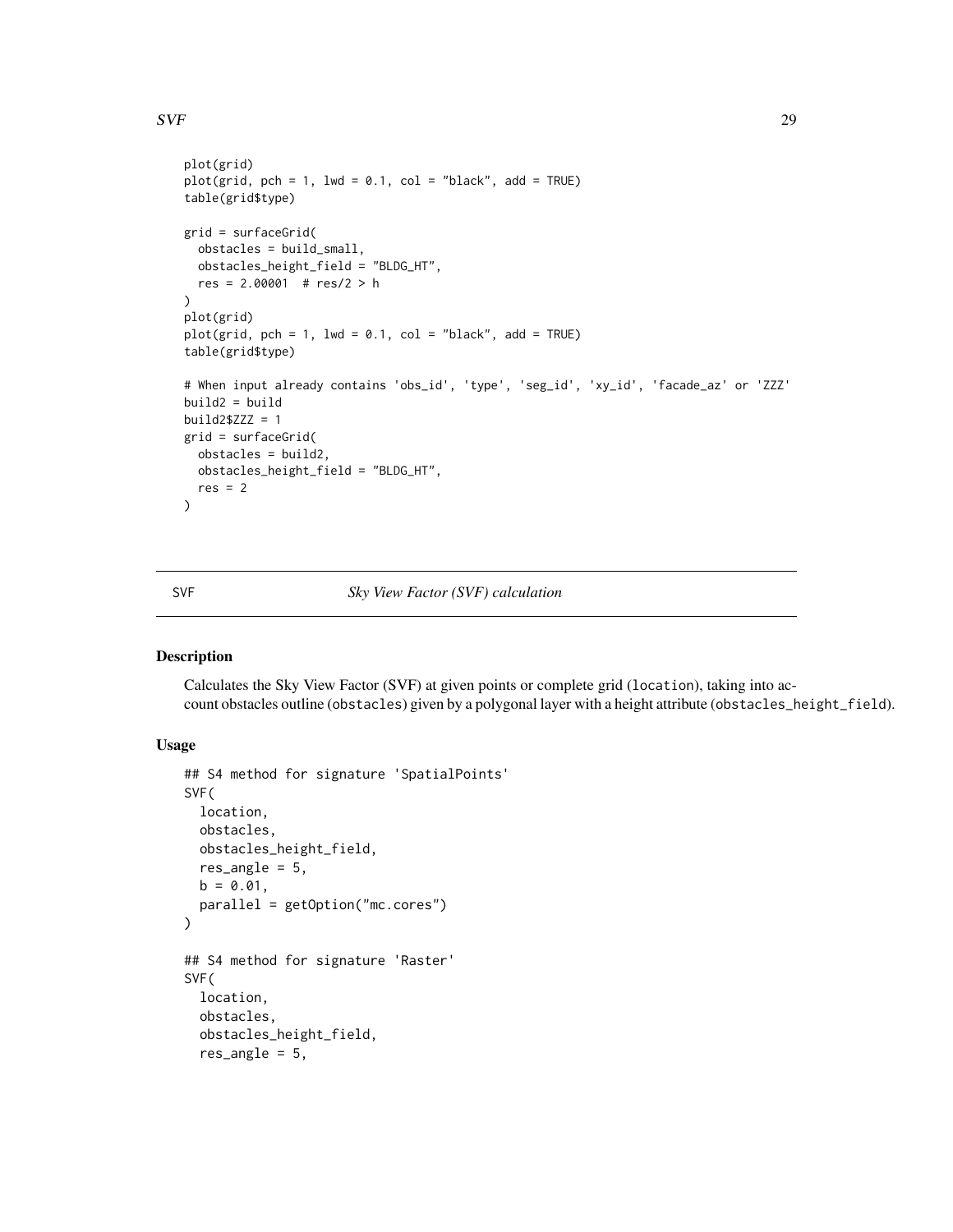```
b = 0.01,
 parallel = getOption("mc.cores")
\lambda
```
# Arguments

| A SpatialPoints* or Raster* object, specifying the location(s) for which to<br>calculate logical shadow values. If location is SpatialPoints*, then it can<br>have 2 or 3 dimensions. A 2D SpatialPoints* is considered as a point(s) on<br>the ground, i.e. 3D point(s) where $z = 0$ . In a 3D SpatialPoints* the 3rd<br>dimension is assumed to be elevation above ground $z$ (in CRS units). Raster*<br>cells are considered as ground locations |
|------------------------------------------------------------------------------------------------------------------------------------------------------------------------------------------------------------------------------------------------------------------------------------------------------------------------------------------------------------------------------------------------------------------------------------------------------|
| A SpatialPolygonsDataFrame object specifying the obstacles outline                                                                                                                                                                                                                                                                                                                                                                                   |
| obstacles_height_field<br>Name of attribute in obstacles with extrusion height for each feature                                                                                                                                                                                                                                                                                                                                                      |
| Circular sampling resolution, in decimal degrees. Default is 5 degrees, i.e. 0, 5,<br>10355.                                                                                                                                                                                                                                                                                                                                                         |
| Buffer size when joining intersection points with building outlines, to determine<br>intersection height                                                                                                                                                                                                                                                                                                                                             |
| Number of parallel processes or a predefined socket cluster. With parallel=1<br>uses ordinary, non-parallel processing. Parallel processing is done with the<br>parallel package                                                                                                                                                                                                                                                                     |
|                                                                                                                                                                                                                                                                                                                                                                                                                                                      |

# Value

A numeric value between 0 (sky completely obstructed) and 1 (sky completely visible).

- If input location is a SpatialPoints\*, then returned object is a vector where each element representing the SVF for each point in location
- If input location is a Raster\*, then returned object is a RasterLayer where cell values express SVF for each ground location

# Note

SVF calculation for each view direction follows the following equation -

 $1 - (sin(\beta))^2$ 

Where  $\beta$  is the highest elevation angle (see equation 3 in Gal & Unger 2014).

# References

Erell, E., Pearlmutter, D., & Williamson, T. (2012). Urban microclimate: designing the spaces between buildings. Routledge.

Gal, T., & Unger, J. (2014). A new software tool for SVF calculations using building and tree-crown databases. Urban Climate, 10, 594-606.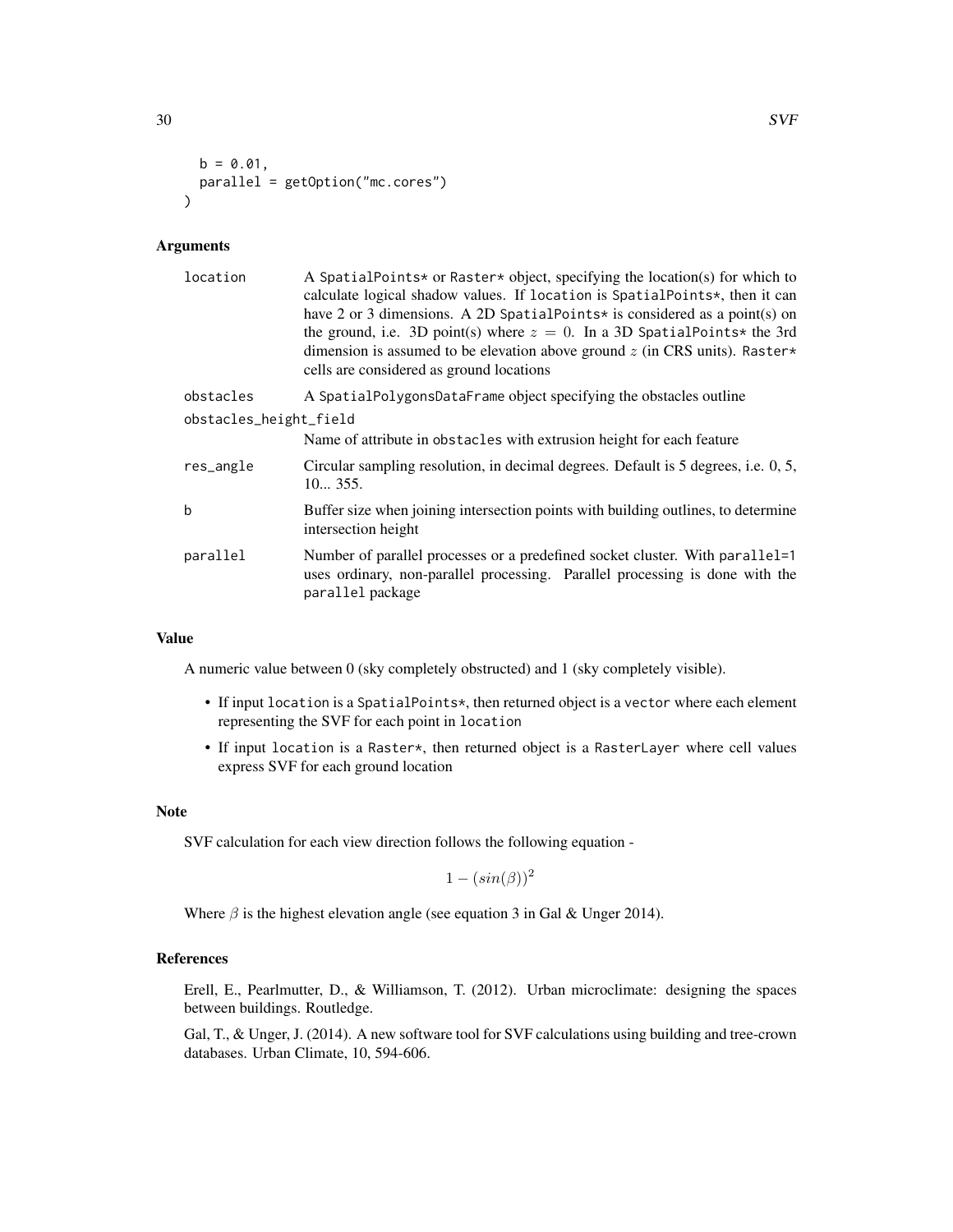# $SVF$  31

```
## Individual locations
location0 = rgeos::gCentroid(build)
location1 = raster::shift(location0, 0, -15)
location2 = raster::shift(location0, -10, 20)
locations = rbind(location1, location2)
s\nu fs = SVF(location = locations,
  obstacles = build,
 obstacles_height_field = "BLDG_HT"
)
plot(build)
plot(locations, add = TRUE)
raster::text(locations, round(svfs, 2), col = "red", pos = 3)
## Not run:
## Grid
ext = as(raster::extent(build), "SpatialPolygons")
r = raster:: raster(ext, res = 5)
proj4string(r) = proj4string(build)
pnt = raster::rasterToPoints(r, spatial = TRUE)
s\nu fs = SVF(location = r,
    obstacles = build,
   obstacles_height_field = "BLDG_HT",
   parallel = 3
  \lambdaplot(svfs, col = grey(seq(0.9, 0.2, -0.01)))
raster::contour(svfs, add = TRUE)
plot(build, add = TRUE, border = "red")
## 3D points
ctr = rgeos::gCentroid(build)
heights = seq(0, 28, 1)loc3d = data.frame(x = coordinates(ctr)[, 1],y = coordinates(ctr)[, 2],
   z = heights
\lambdacoordinates(loc3d) = \sim x + y + zproj4string(loc3d) = proj4string(build)
s\nu fs = SVF(location = loc3d,
   obstacles = build,
   obstacles_height_field = "BLDG_HT",
   parallel = 3
)
plot(heights, svfs, type = "b", xlab = "Elevation (m)", ylab = "SVF", ylim = c(0, 1))
abline(v = build$BLDG_HT, col = "red")## Example from Erell et al. 2012 (p. 19 Fig. 1.2)
```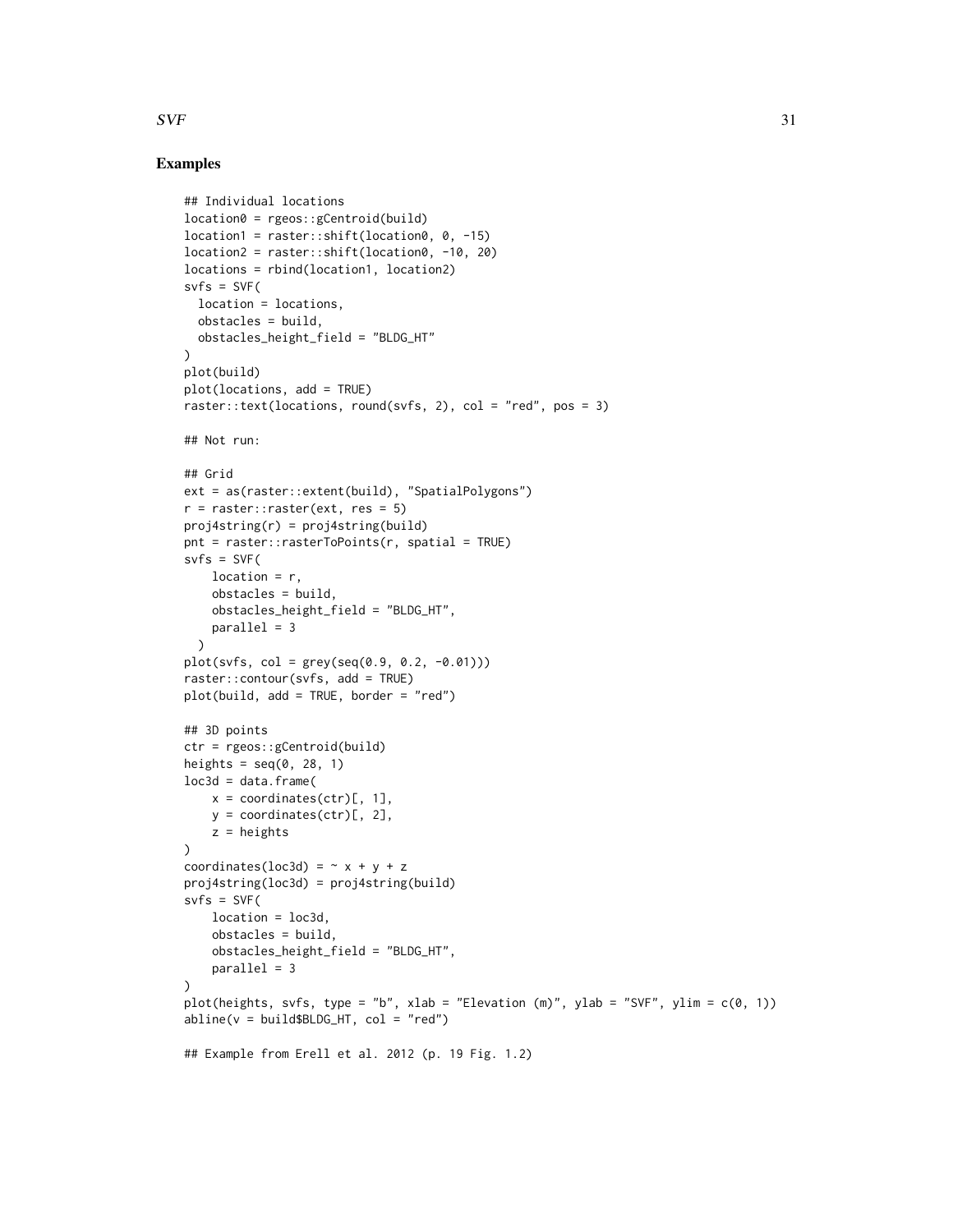```
# Geometry
pol1 = rgeos::readWKT("POLYGON ((0 100, 1 100, 1 0, 0 0, 0 100))")
pol2 = rgeos::readWKT("POLYGON ((2 100, 3 100, 3 0, 2 0, 2 100))")
pol = sp::rbind.SpatialPolygons(pol1, pol2, makeUniqueIDs = TRUE)
pol = sp::SpatialPolygonsDataFrame(pol, data.frame(h = c(1, 1)), match.ID = FALSE)
pnt = rgeos::readWKT("POINT (1.5 50)")
plot(pol, col = "grey", xlim = c(0, 3), ylim = c(45, 55))plot(pnt, add = TRUE, col = "red")# Fig. 1.2 reproduction
h = seq(0, 2, 0.1)svf = rep(NA, length(h))
for(i in 1:length(h)) {
  pol$h = h[i]svf[i] = SVF(location = pnt, obstacles = pol, obstacles_height_field = "h", res_angle = 1)
}
plot(h, svf, type = "b", ylim = c(\emptyset, 1))
# Comparison with SVF values from the book
test = c(1, 0.9805806757, 0.9284766909, 0.8574929257, 0.7808688094,
0.7071067812, 0.6401843997, 0.5812381937, 0.52999894, 0.4856429312,
0.4472135955, 0.4138029443, 0.3846153846, 0.3589790793, 0.336336397,
0.316227766, 0.2982749931, 0.282166324, 0.2676438638, 0.2544932993,
0.242535625)
range(test - svf)
## End(Not run)
```
tmy *Typical Meteorological Year (TMY) solar radiation in Tel-Aviv*

#### Description

A table with hourly solar radiation estimates for a typical meteorological year in Tel-Aviv.

- time Time, as character in the "%Y-%m-%d %H:%M:%S" format, e.g. "2000-01-01 06:00:00", referring to local time
- sun\_az Sun azimuth, in decimal degrees from North
- sun\_elev Sun elevation, in decimal degrees
- solar\_normal Direct Normal Irradiance, in Wh/m^2
- solar\_diffuse Diffuse Horizontal Irradiance, in Wh/m^2
- dbt Dry-bulb temperature, in Celsius degrees
- ws Wind speed, in m/s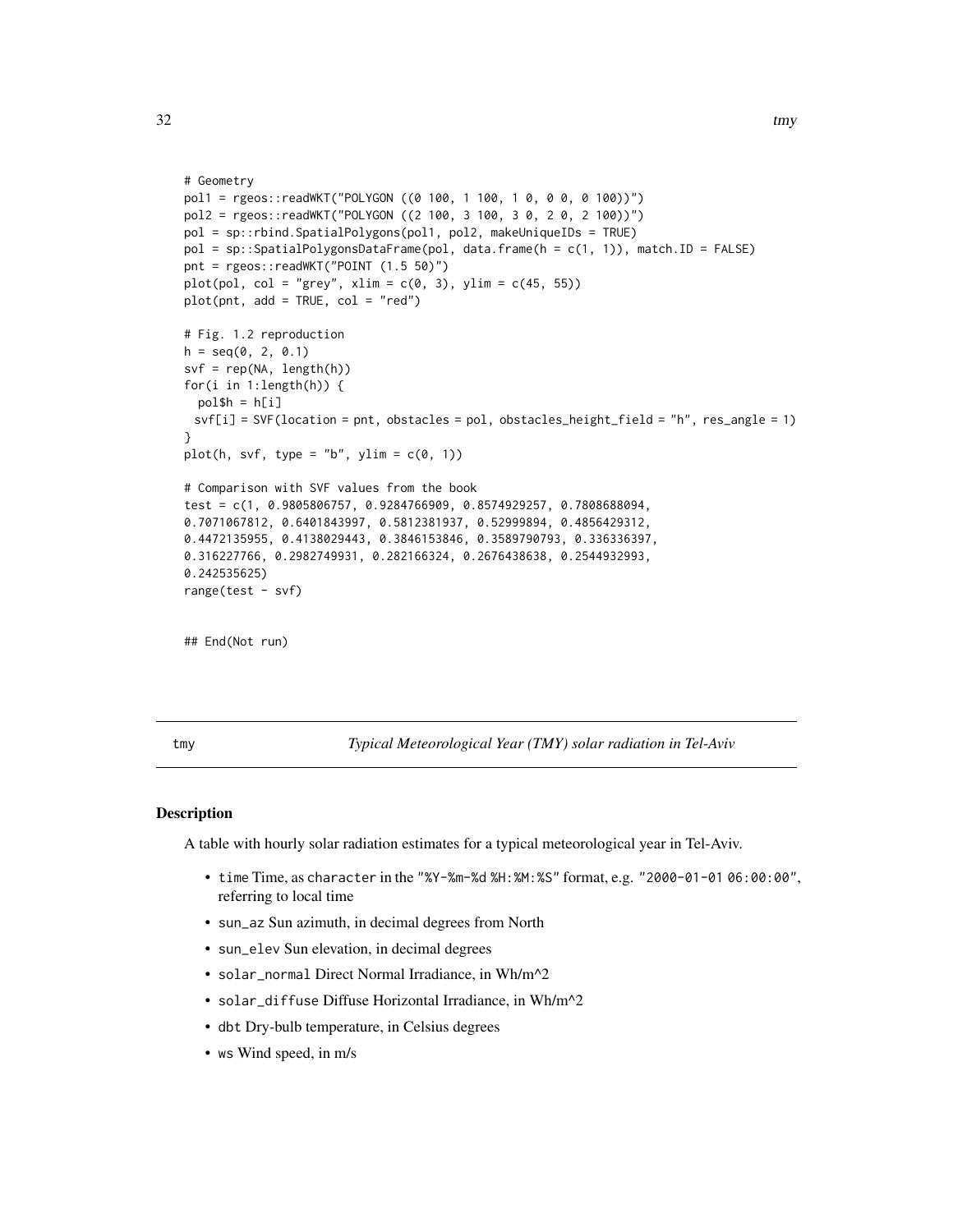#### <span id="page-32-0"></span> $\text{tmp2}$  33

# Usage

tmy

# Format

A data.frame with 8760 rows and 7 columns.

# References

[https://energyplus.net/weather-location/europe\\_wmo\\_region\\_6/ISR//ISR\\_Tel.Aviv-Be](https://energyplus.net/weather-location/europe_wmo_region_6/ISR//ISR_Tel.Aviv-Bet.Dagan.401790_MSI)t. [Dagan.401790\\_MSI](https://energyplus.net/weather-location/europe_wmo_region_6/ISR//ISR_Tel.Aviv-Bet.Dagan.401790_MSI)

# Examples

head(tmy)

tmy2 *Typical Meteorological Year (TMY) solar radiation in Beer-Sheva*

# Description

A table with hourly solar radiation estimates for a typical meteorological year in Beer-Sheva.

- time Time, as character in the "%Y-%m-%d %H:%M:%S" format, e.g. "2000-01-01 06:00:00", referring to local time
- sun\_az Sun azimuth, in decimal degrees from North
- sun\_elev Sun elevation, in decimal degrees
- solar\_normal Direct Normal Irradiance, in Wh/m^2
- solar\_diffuse Diffuse Horizontal Irradiance, in Wh/m^2
- dbt Dry-bulb temperature, in Celsius degrees
- ws Wind speed, in m/s

# Usage

tmy2

# Format

A data.frame with 8760 rows and 7 columns.

# References

```
https://energyplus.net/weather-location/europe_wmo_region_6/ISR//ISR_Beer.Sheva.
401900_MSI
```
# Examples

head(tmy2)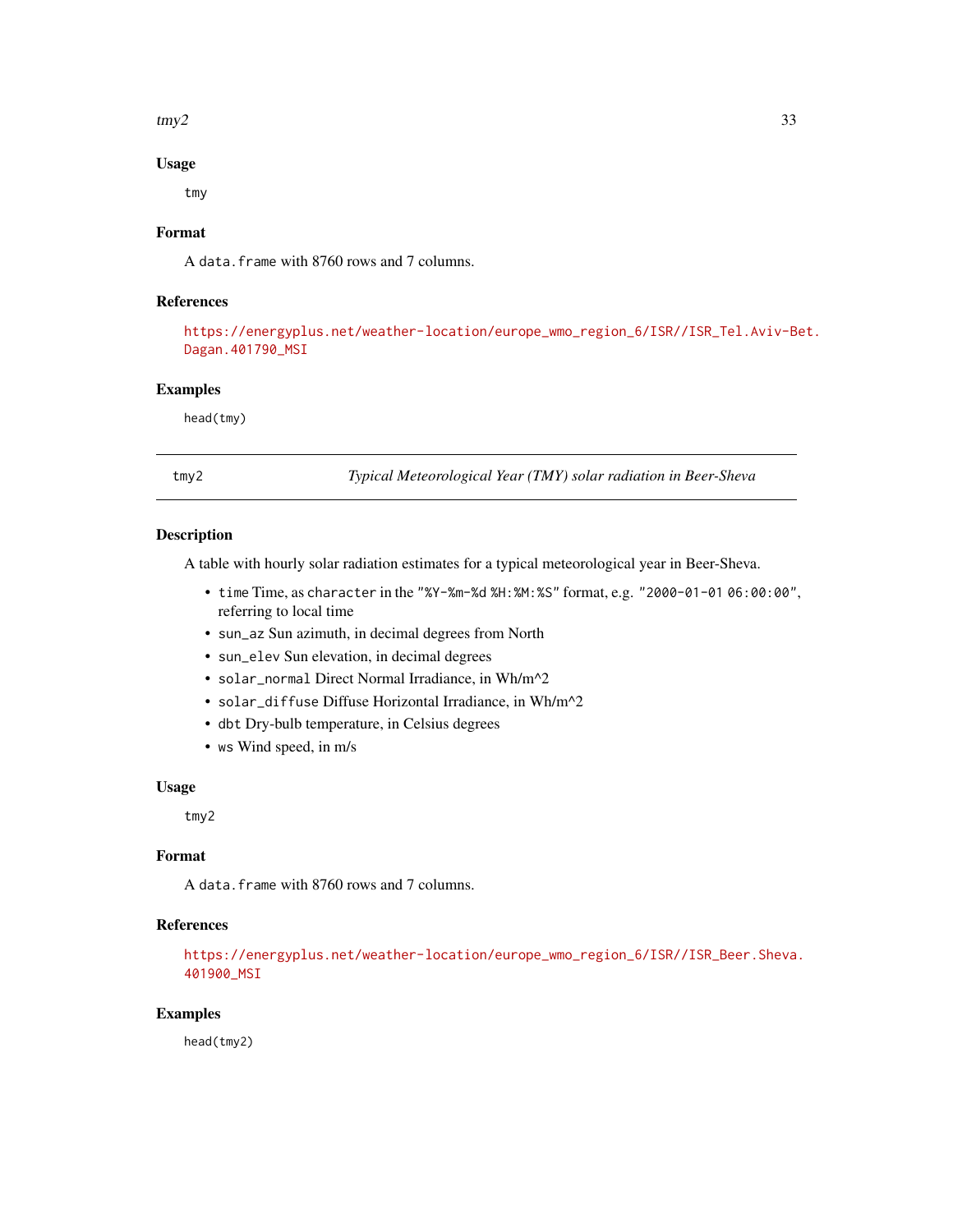<span id="page-33-0"></span>

The function transforms a POSIXct object in any given time zone to GMT.

#### Usage

toGMT(time)

# Arguments

time Time, a POSIXct object.

#### Value

A a POSIXct object, in GMT.

# Examples

```
time = as.POSIXct("1999-01-01 12:00:00", tz = "Asia/Jerusalem")
toGMT(time)
```
# toSeg *Split polygons or lines to segments*

# Description

Split lines or polygons to separate segments.

# Usage

toSeg(x)

# Arguments

x A SpatialLines\* or a SpatialPolygons\* object

# Value

A SpatialLines object where each segment is represented by a separate feature

#### References

This function uses a modified version of code from the following 'r-sig-geo' post by Roger Bivand: <https://stat.ethz.ch/pipermail/r-sig-geo/2013-April/017998.html>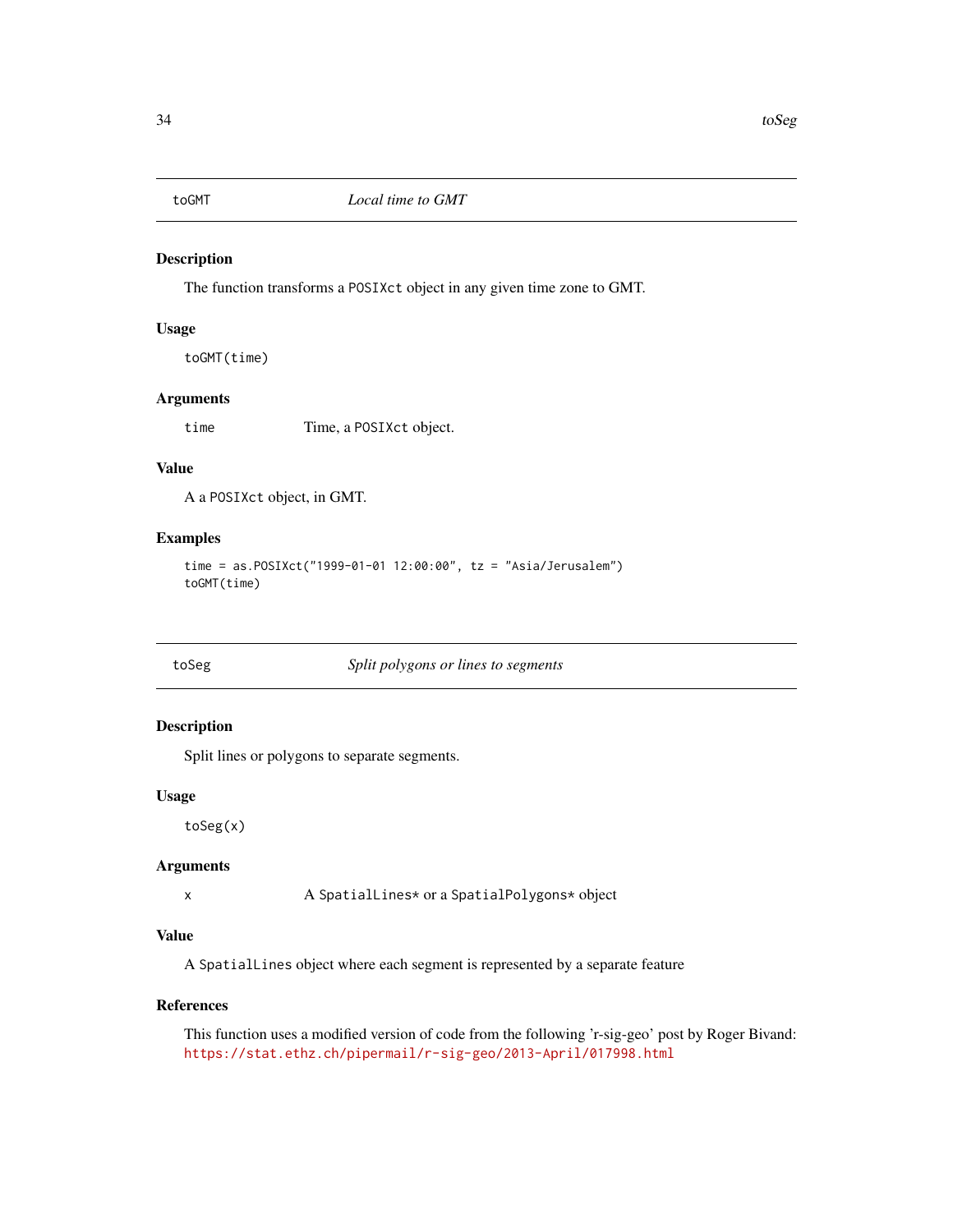toSeg 35

```
seg = toSeg(buid[1, ])plot(seg, col = sample(rainbow(length(seg))))
raster::text(rgeos::gCentroid(seg, byid = TRUE), 1:length(seg))
# Other data structures
toSeg(geometry(build)) # SpatialPolygons
toSeg(boston_sidewalk) # SpatialLinesDataFrame
toSeg(geometry(boston_sidewalk)) # SpatialLinesDataFrame
```